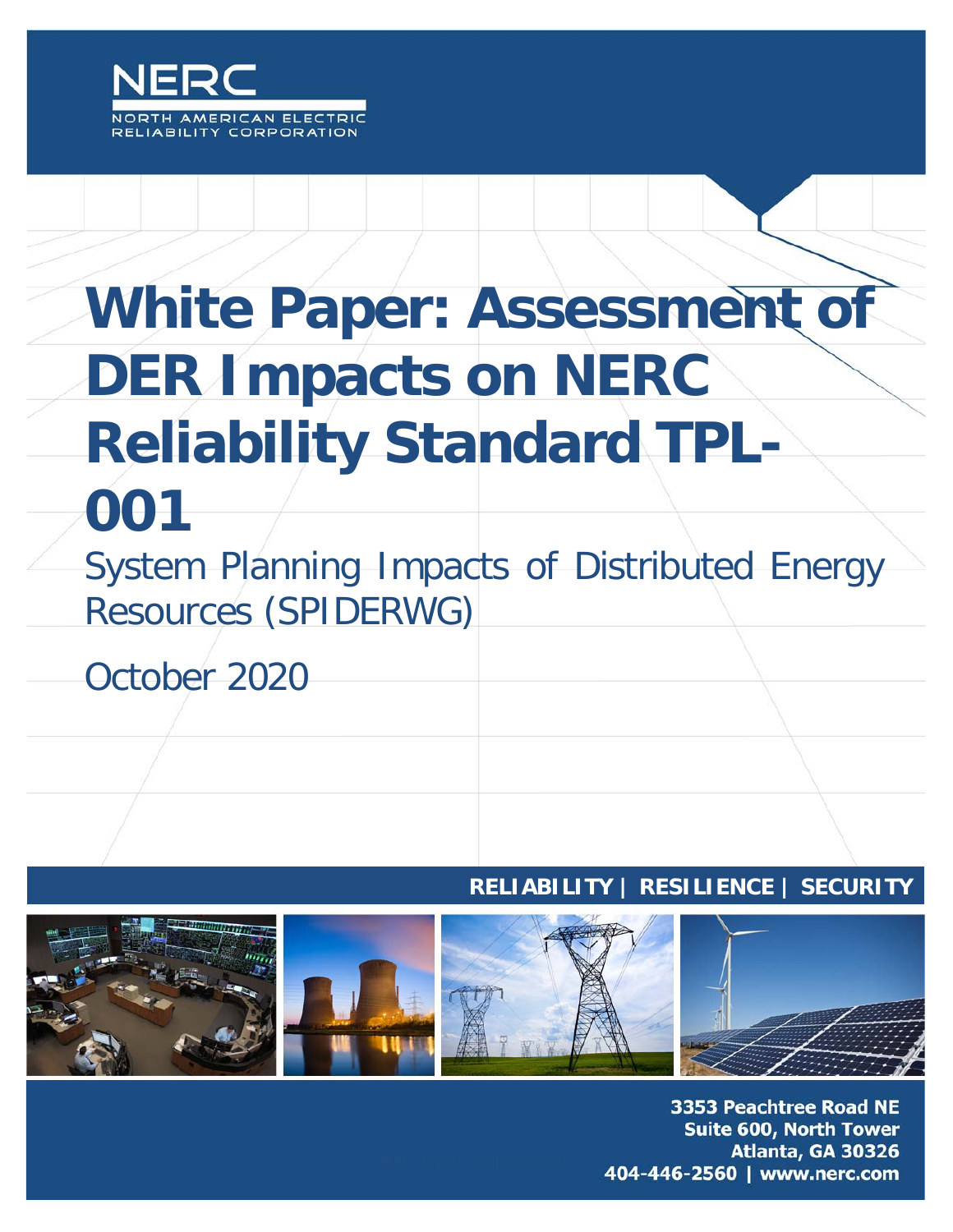# **Table of Contents**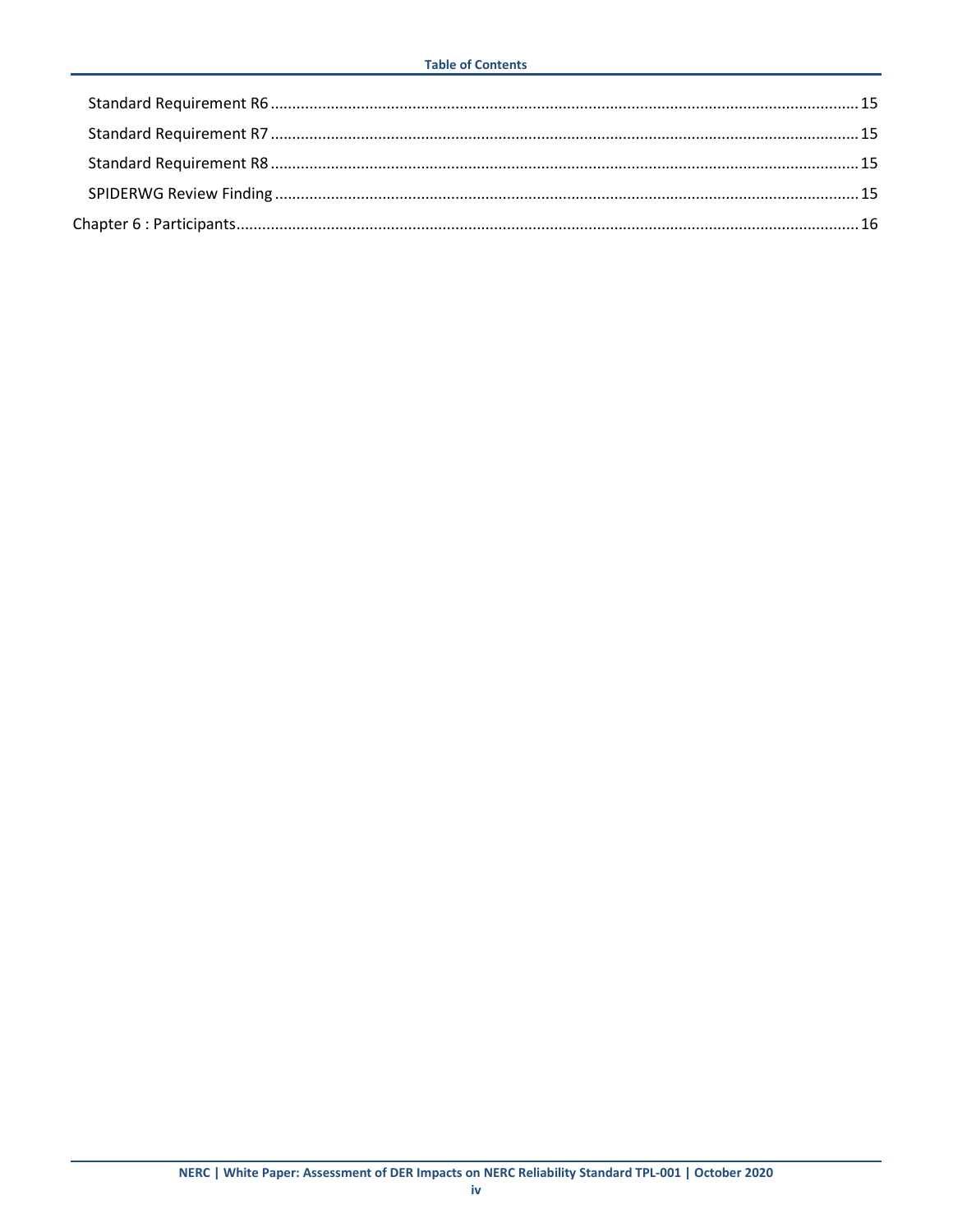## <span id="page-4-0"></span>**Preface**

Electricity is a key component of the fabric of modern society and the Electric Reliability Organization (ERO) Enterprise serves to strengthen that fabric. The vision for the ERO Enterprise, which is comprised of the North American Electric Reliability Corporation (NERC) and the six Regional Entities (REs), is a highly reliable and secure North American bulk power system (BPS). Our mission is to assure the effective and efficient reduction of risks to the reliability and security of the grid.

> Reliability | Resilience | Security *Because nearly 400 million citizens in North America are counting on us*

The North American BPS is divided into six RE boundaries as shown in the map and corresponding table below. The multicolored area denotes overlap as some load-serving entities participate in one RE while associated Transmission Owners (TOs)/Operators (TOPs) participate in another.



| <b>MRO</b>      | <b>Midwest Reliability Organization</b> |  |
|-----------------|-----------------------------------------|--|
| <b>NPCC</b>     | Northeast Power Coordinating Council    |  |
| <b>RF</b>       | ReliabilityFirst                        |  |
| <b>SERC</b>     | <b>SERC Reliability Corporation</b>     |  |
| <b>Texas RE</b> | <b>Texas Reliability Entity</b>         |  |
| <b>WECC</b>     | <b>WECC</b>                             |  |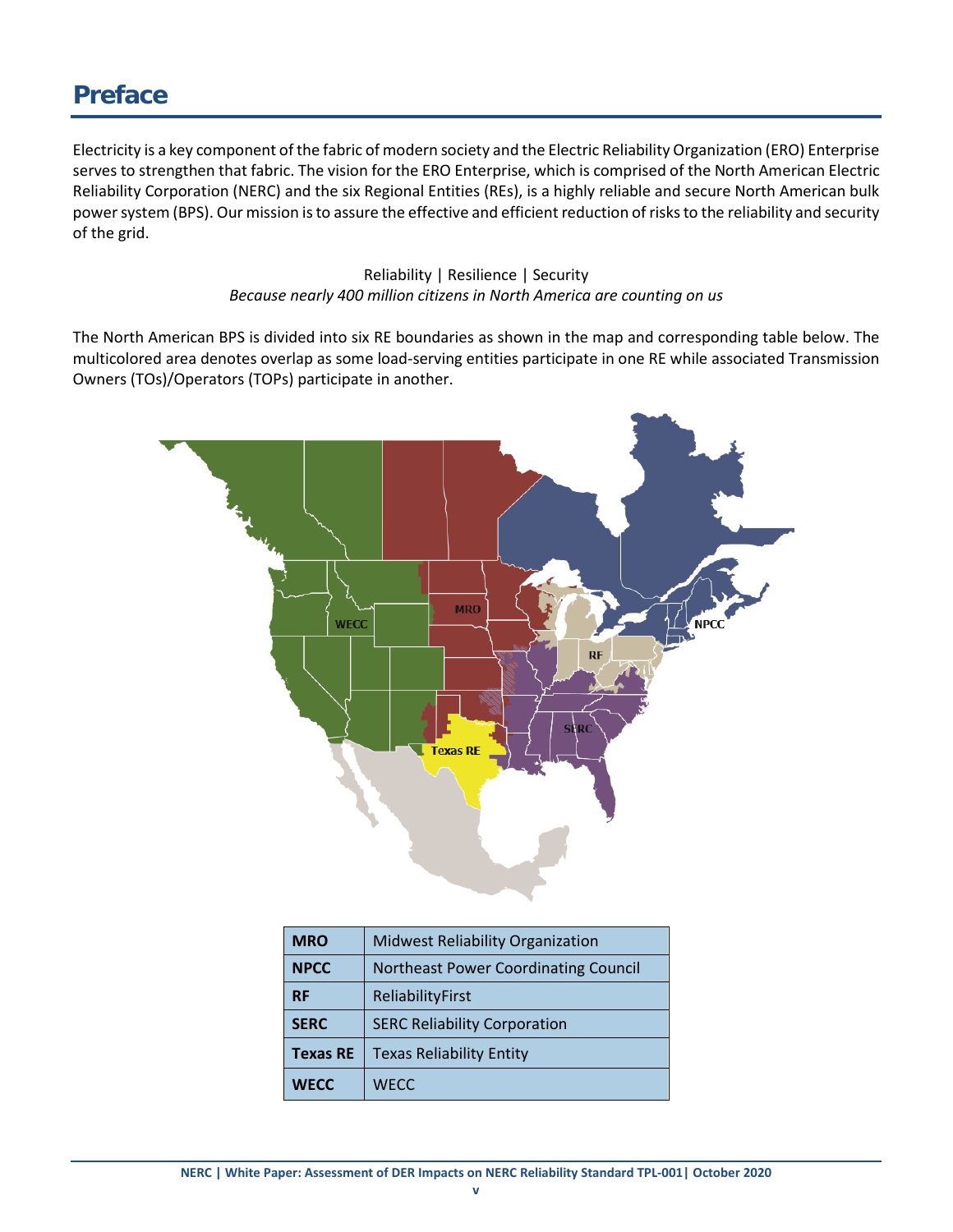## <span id="page-5-0"></span>**Executive Summary**

Many areas of the North American bulk power system (BPS) are experiencing a transition towards increasing penetrations of distributed energy resources (DERs). NERC Reliability Standard TPL-001-4[1](#page-5-1) was developed under a paradigm of predominantly BPS-connected generation, when penetrations of DERs were anticipated to be significantly lower than current and future projections, and without much impact on the BPS. Considering the current DER trend, the NERC System Planning Impacts of DER Working Group (SPIDERWG) undertook the task of evaluating the sufficiency and clarity of the TPL-001 standard for considering DER as part of annual Planning Assessment. The use of the term DER in this whitepaper is consistent with its description in NERC DERTF's DER Connection Modeling and Reliability Considerations report (Feb [2](#page-5-2)017)<sup>2</sup>. The same definition was also used in the SPIDERWG Terms and Definitions Working Document (draft) and the recently crafted MOD-0[3](#page-5-3)2-1 Standard Authorization Request (SAR)<sup>3</sup> also suggested Standard Drafting Team (SDT) to consider DER definition in the NERC's glossary of terms.

This white paper discusses the impacts of DER on the standard requirements in three distinct ways:

- 1. Is the requirement relevant for consideration of DER?
- 2. Does the existing requirement language preclude consideration of DER in any way?
- 3. Is the requirement language clear regarding consideration of DER?

**[Table E.1](#page-6-0)** shows the key findings and recommendations from the SPIDERWG review of TPL-001 regarding impacts of DER on the standard requirements and industry implementation of the standard. The intent of this white paper is to highlight potential gaps or areas for improvement within TPL-001 along with some potential solutions such that a SAR can be developed, as needed, to address various issues by a SDT.

SPIDERWG recommends that the NERC PC review issues and that a future SDT assess the extent to which changes or implementation guidance are needed for each of these issues:

- Clarify Requirements R2.1 and R2.2 regarding use of phrase "System peak Load". This should be updated to "System peak net load"; The SDT should consider whether terms should be added to the NERC Glossary of Terms for "Gross Load" and "Net Load".
- Clarify Requirement R2.4 regarding capturing the dynamic behavior of DER, similar to the existing language used for induction motor loads in Requirement R2.4.1. Representation of the dynamic behavior of DERs should be applicable to all stability simulations, not just System peak conditions.
- In developing Contingency list as required by the Requirement R3.4, an implementation guideline should be developed to identify that the Contingency list should include contingency of explicitly modeled U-DER as well.
- In considering tripping of generators in simulation as required by the Requirement R3.3.1.1, an Implementation guideline should be developed to identify that the "tripping of generators" should include tripping of DER as well. Current language in the Standard uses the term "generator" which is not a defined term in the NERC Glossary and typically does not include DERs. Therefore, it is unclear whether DER tripping should be considered in this assessment.

<span id="page-5-1"></span><sup>&</sup>lt;sup>1</sup> The scope of recent modifications to TPL-001-5 did not include considering the impacts of DER on BPS planning.

<span id="page-5-2"></span><sup>&</sup>lt;sup>2</sup> Where DER is defined as "Any resource on the distribution system that produces electricity and is not otherwise included in the formal NERC definition of the Bulk Electric System (BES)":

[https://www.nerc.com/comm/Other/essntlrlbltysrvcstskfrcDL/Distributed\\_Energy\\_Resources\\_Report.pdf#search=distributed%20energy%20](https://www.nerc.com/comm/Other/essntlrlbltysrvcstskfrcDL/Distributed_Energy_Resources_Report.pdf#search=distributed%20energy%20resource) [resource.](https://www.nerc.com/comm/Other/essntlrlbltysrvcstskfrcDL/Distributed_Energy_Resources_Report.pdf#search=distributed%20energy%20resource)

<span id="page-5-3"></span><sup>3</sup> The MOD-032-1 SAR was submitted by NERC SPIDERWG to NERC PC, and endorsed by the NERC PC in December 2019. [https://www.nerc.com/pa/Stand/Pages/Project\\_2020-01\\_Modifications\\_to\\_MOD-032-1.aspx](https://www.nerc.com/pa/Stand/Pages/Project_2020-01_Modifications_to_MOD-032-1.aspx)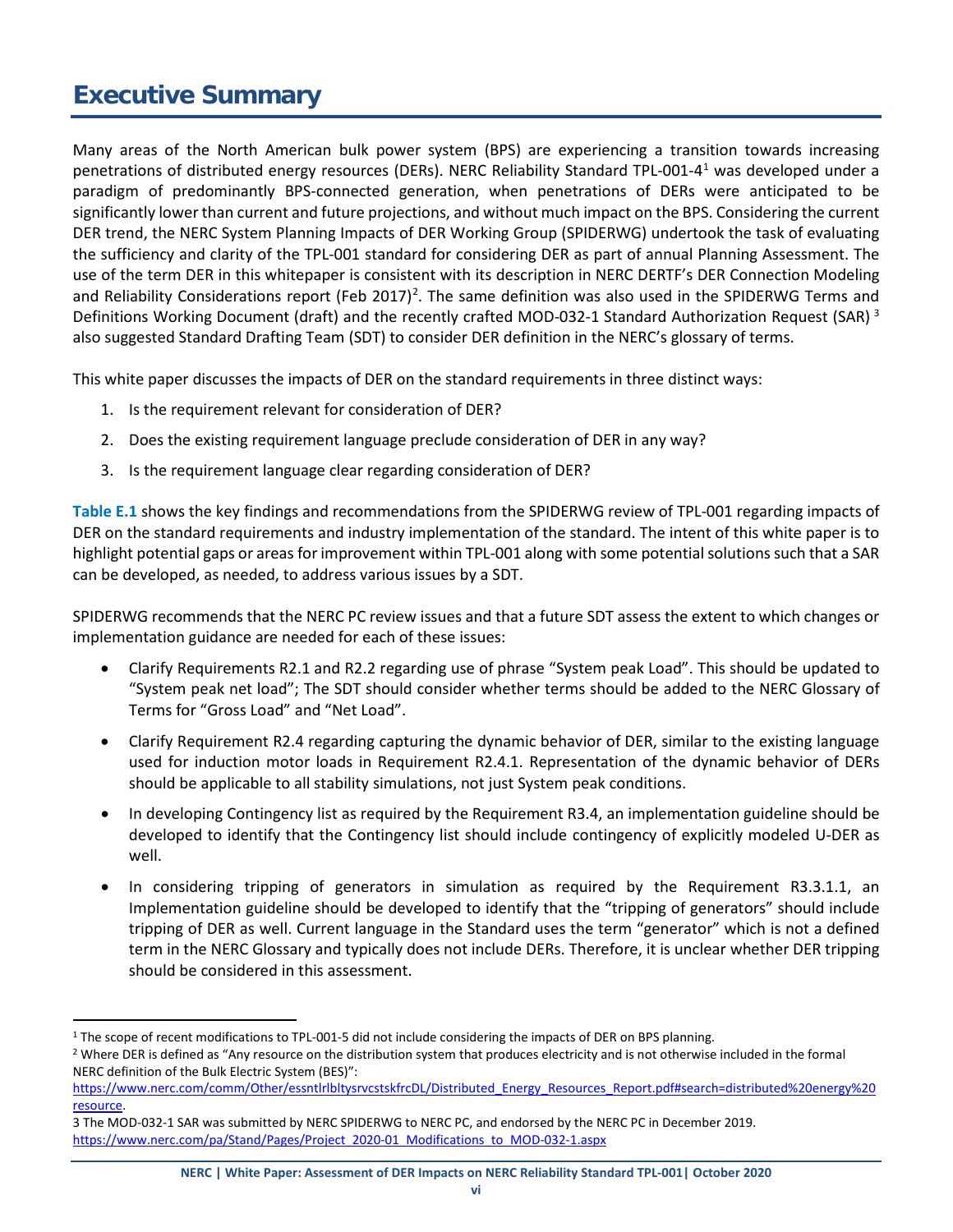- Clarify Requirements R4.1.1 and R4.1.2 regarding representing the dynamic behavior of DERs and the performance requirements applicable to DERs during stability simulations. For example, the language referring to "pulls out of synchronism" is only relevant to synchronous generation and is not applicable to inverter-based generation (including inverter-based DER). Large amounts of DER tripping on low/high voltage/frequency conditions can adversely affect BPS performance and may pose a risk to system stability, uncontrolled separation, or cascading events if not properly studied and identified ahead of real-time operations. Studies of these risks should account for
	- $\blacksquare$  Updates to settings for existing and new inverters<sup>[4](#page-6-1)</sup>, and
	- The extent to which DERs are less exposed to voltage disturbances due to the impedance of the transmission and distribution equipment located between the DERs and a disturbance on the BPS.
- Clarify Requirement R4.3.1.2 regarding the "generators" referenced in the language are inclusive of DER as the tripping of these facilities can potentially have an adverse impact on BPS stability performance.
- Clarify Requirement R4.3.2 regarding expected automatic operation of DER (e.g., DER tripping, dynamic voltage and frequency controls, momentary cessation, etc.) should be considered in stability analyses.

<span id="page-6-0"></span>

| Table E.1: Key Findings from SPIDERWG Review |                                                                                                                                                                                                                                |  |
|----------------------------------------------|--------------------------------------------------------------------------------------------------------------------------------------------------------------------------------------------------------------------------------|--|
| Requirement                                  | <b>Key Findings and Recommendations</b>                                                                                                                                                                                        |  |
| R <sub>1</sub>                               | This requirement is relevant for consideration of DER.<br>$\bullet$<br>The existing language does not preclude consideration of DER.<br>$\bullet$<br>The existing language is clear for consideration of DER.                  |  |
| R2.1                                         | This requirement is relevant for consideration of DER.<br>$\bullet$<br>The existing language does not preclude consideration of DER.<br>$\bullet$<br>The existing language is not clear for consideration of DER.              |  |
| R <sub>2.2</sub>                             | This requirement is relevant for consideration of DER.<br>$\bullet$<br>The existing language does not preclude consideration of DER.<br>$\bullet$<br>The existing language is not clear for consideration of DER.              |  |
| R <sub>2.3</sub>                             | This requirement is relevant for consideration of DER.<br>$\bullet$<br>The existing language does not preclude consideration of DER.<br>$\bullet$<br>The existing language is clear for consideration of DER.                  |  |
| R <sub>2.4</sub>                             | This requirement is relevant for consideration of DER.<br>$\bullet$<br>The existing language does not preclude consideration of DER.<br>$\bullet$<br>The existing language is not clear for consideration of DER.<br>$\bullet$ |  |
| R <sub>2.5</sub>                             | This requirement is relevant for consideration of DER.<br>$\bullet$<br>The existing language does not preclude consideration of DER.<br>$\bullet$<br>The existing language is clear for consideration of DER.<br>$\bullet$     |  |
| R <sub>2.6</sub>                             | This requirement is relevant for consideration of DER.<br>The existing language does not preclude consideration of DER.                                                                                                        |  |

<span id="page-6-1"></span> <sup>4</sup> Including those that have been made in response to the September 2018 Reliability Guideline ["BPS-Connected Inverter-Based Resource](https://www.nerc.com/comm/OC_Reliability_Guidelines_DL/Inverter-Based_Resource_Performance_Guideline.pdf)  [Performance,"\(https://www.nerc.com/comm/OC\\_Reliability\\_Guidelines\\_DL/Inverter-Based\\_Resource\\_Performance\\_Guideline.pdf\)](https://www.nerc.com/comm/OC_Reliability_Guidelines_DL/Inverter-Based_Resource_Performance_Guideline.pdf), the September 2019 Reliability Guideline "Improvements to Interconnection Requirements for BPS-Connected Inverter-Based Resources," [\(https://www.nerc.com/comm/OC\\_Reliability\\_Guidelines\\_DL/Reliability\\_Guideline\\_IBR\\_Interconnection\\_Requirements\\_Improvements.pdf\)](https://www.nerc.com/comm/OC_Reliability_Guidelines_DL/Reliability_Guideline_IBR_Interconnection_Requirements_Improvements.pdf) revisions to PRC-024-2, revisions included in IEEE 1547-2018, and any subsequent guidelines and standards revisions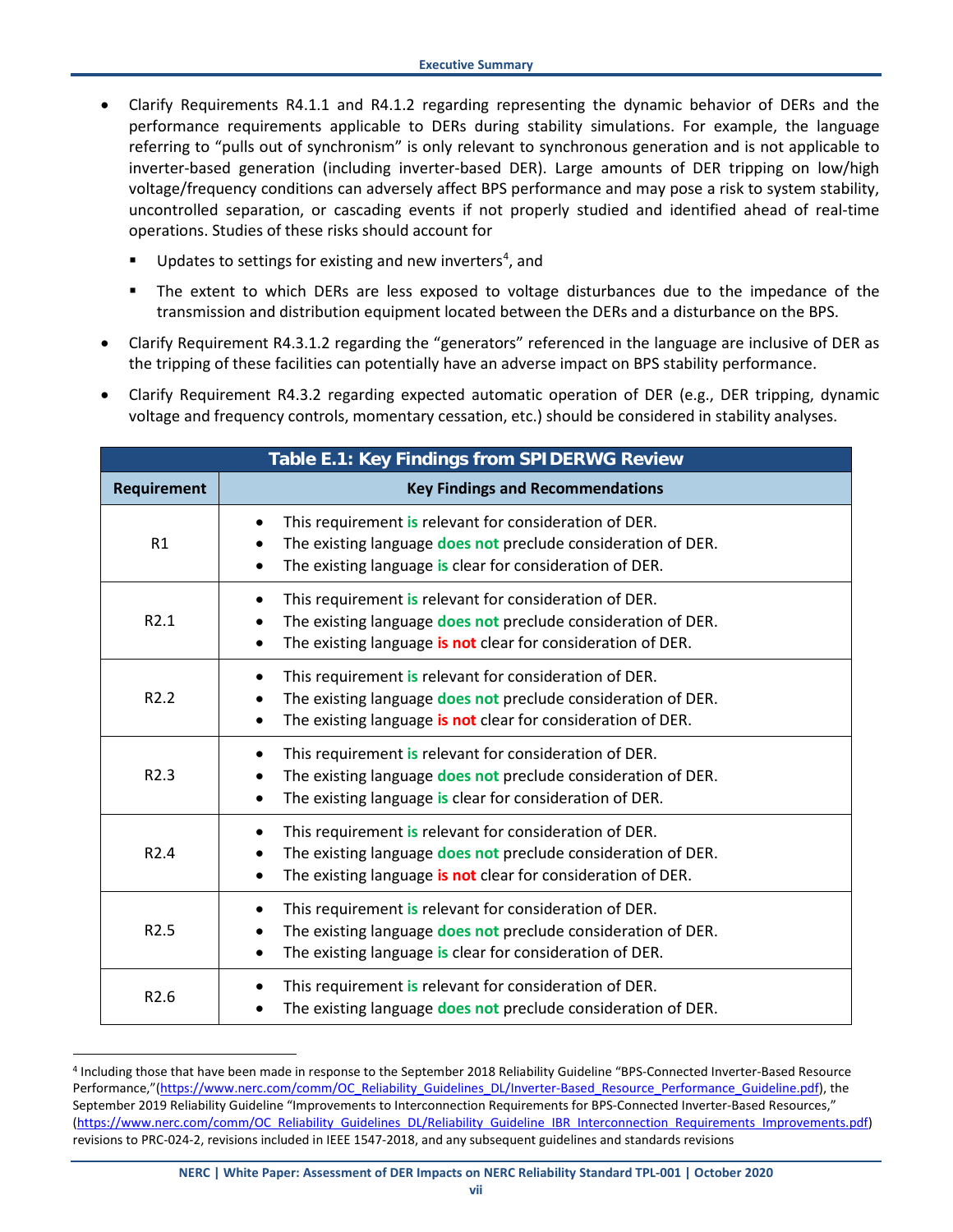#### **Executive Summary**

| Table E.1: Key Findings from SPIDERWG Review |                                                                                                                                                                                                                            |  |
|----------------------------------------------|----------------------------------------------------------------------------------------------------------------------------------------------------------------------------------------------------------------------------|--|
| <b>Requirement</b>                           | <b>Key Findings and Recommendations</b>                                                                                                                                                                                    |  |
|                                              | The existing language is clear for consideration of DER.<br>$\bullet$                                                                                                                                                      |  |
| R <sub>2.7</sub>                             | This requirement is relevant for consideration of DER.<br>٠<br>The existing language does not preclude consideration of DER.<br>$\bullet$<br>The existing language is not clear for consideration of DER.                  |  |
| R <sub>2.8</sub>                             | This requirement is relevant for consideration of DER.<br>$\bullet$<br>The existing language does not preclude consideration of DER.<br>$\bullet$<br>The existing language is clear for consideration of DER.<br>$\bullet$ |  |
| R3.1                                         | This requirement is relevant for consideration of DER.<br>$\bullet$<br>The existing language does not preclude consideration of DER.<br>٠<br>The existing language is not clear for consideration of DER.<br>$\bullet$     |  |
| R3.2                                         | This requirement is relevant for consideration of DER.<br>٠<br>The existing language does not preclude consideration of DER.<br>$\bullet$<br>The existing language is clear for consideration of DER.<br>$\bullet$         |  |
| R3.3                                         | This requirement is relevant for consideration of DER.<br>$\bullet$<br>The existing language does not preclude consideration of DER.<br>$\bullet$<br>The existing language is not clear for consideration of DER.<br>٠     |  |
| R3.4                                         | This requirement is relevant for consideration of DER.<br>$\bullet$<br>The existing language does not preclude consideration of DER.<br>٠<br>The existing language is not clear for consideration of DER.<br>٠             |  |
| R3.5                                         | This requirement is relevant for consideration of DER.<br>٠<br>The existing language does not preclude consideration of DER.<br>٠<br>The existing language is clear for consideration of DER.<br>$\bullet$                 |  |
| R4.1                                         | This requirement is relevant for consideration of DER.<br>The existing language does not preclude consideration of DER.<br>٠<br>The existing language is not clear for consideration of DER.                               |  |
| R4.2                                         | This requirement is relevant for consideration of DER.<br>$\bullet$<br>The existing language does not preclude consideration of DER.<br>$\bullet$<br>The existing language is clear for consideration of DER.<br>$\bullet$ |  |
| R4.3                                         | This requirement is relevant for consideration of DER.<br>$\bullet$<br>The existing language does not preclude consideration of DER.<br>The existing language is not clear for consideration of DER.<br>$\bullet$          |  |
| R4.4                                         | This requirement is relevant for consideration of DER.<br>$\bullet$<br>The existing language does not preclude consideration of DER.<br>The existing language is clear for consideration of DER.                           |  |
| R4.5                                         | This requirement is relevant for consideration of DER.<br>$\bullet$<br>The existing language does not preclude consideration of DER.<br>The existing language is clear for consideration of DER.                           |  |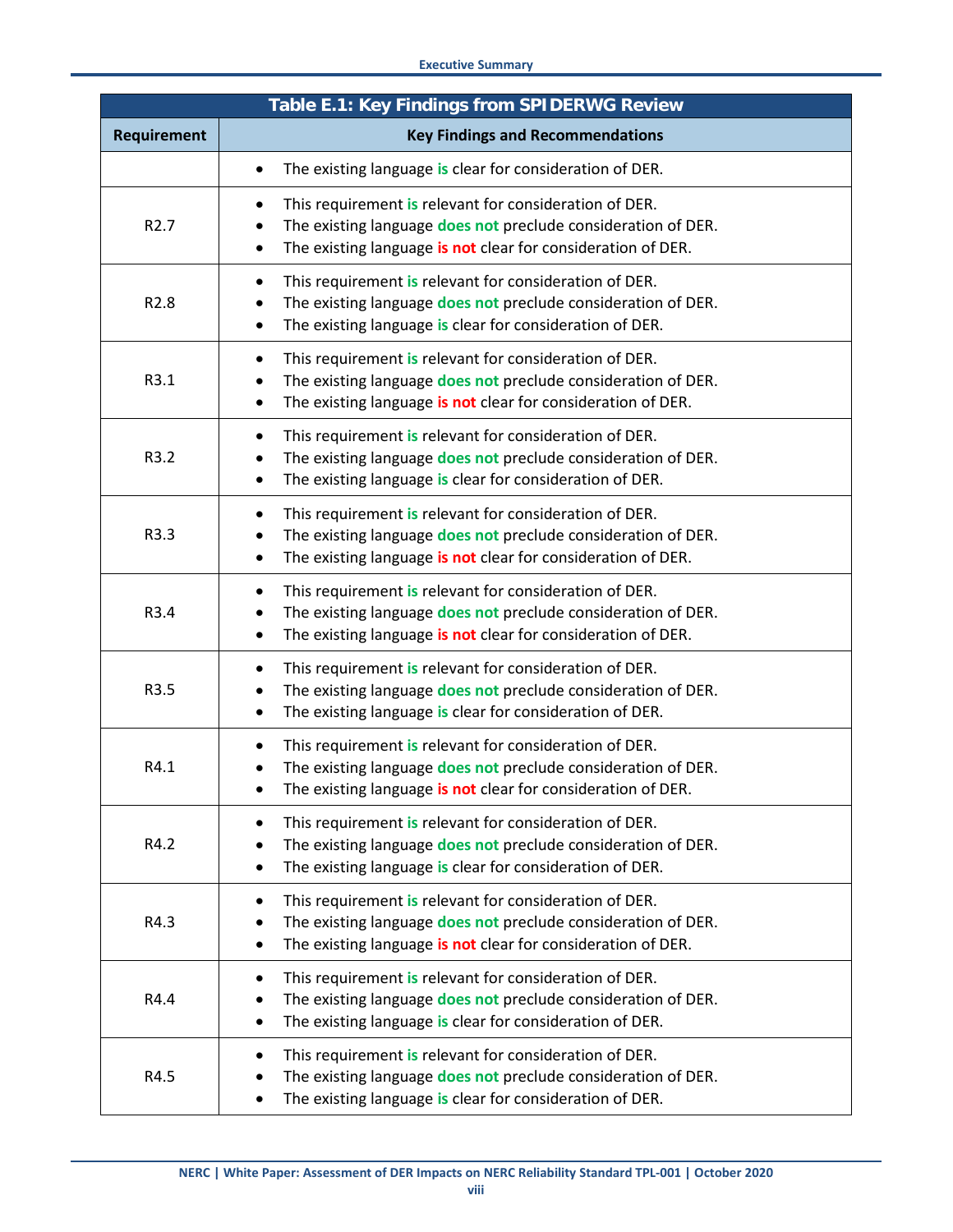#### **Executive Summary**

| Table E.1: Key Findings from SPIDERWG Review |                                                                         |  |
|----------------------------------------------|-------------------------------------------------------------------------|--|
| <b>Requirement</b>                           | <b>Key Findings and Recommendations</b>                                 |  |
| R5                                           | This requirement is not relevant for consideration of DER.<br>$\bullet$ |  |
| R6                                           | This requirement is not relevant for consideration of DER.              |  |
| R7                                           | This requirement is not relevant for consideration of DER.<br>$\bullet$ |  |
| R8                                           | This requirement is not relevant for consideration of DER.              |  |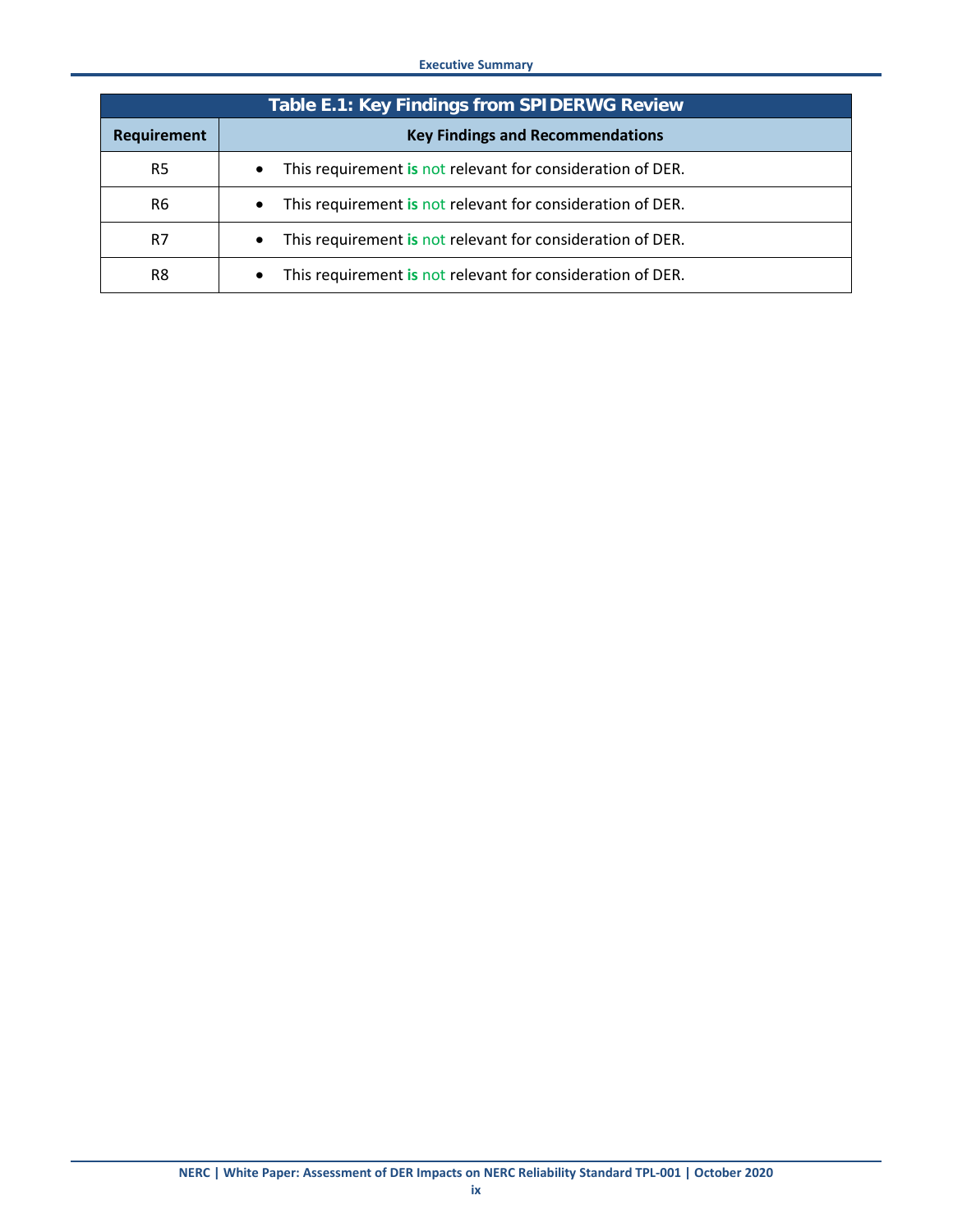- <span id="page-9-1"></span><span id="page-9-0"></span>• **R1.** Each Transmission Planner and Planning Coordinator shall maintain System models within its respective area for performing the studies needed to complete its Planning Assessment. The models shall use data consistent with that provided in accordance with the MOD-032 standard, supplemented by other sources as needed, including items represented in the Corrective Action Plan, and shall represent projected System conditions. This establishes Category P0 as the normal System condition in Table 1.
	- **R1.1.** System models shall represent:
		- o R1.1.1. Existing Facilities
		- o R1.1.2. New planned Facilities and changes to existing Facilities
		- o R1.1.3. Real and reactive Load forecasts
		- o R1.1.4. Known commitments for Firm Transmission Service and Interchange
		- o R1.1.5. Resources (supply or demand side) required for Load

## <span id="page-9-2"></span>**SPIDERWG Review Finding**

- This requirement is relevant for consideration of DER.
- The existing language does not preclude consideration of DER.
- The existing language is clear for consideration of DER.

#### <span id="page-9-3"></span>**Supplemental Discussion**

As higher levels of DER are integrated across the Bulk Power System, DER should be part of system modeling. DER is included in R1.1.5 ("Resources (supply or demand side)"). DER data collection is consistent across the standards to reinforce the current understanding and need for inclusion of DER in BPS models used for planning assessments. While no specific threshold for DER modeling is suggested, each entity should keep track of DER to make such determinations. If the interconnecting utility is required to be notified of any newly connected DER, the data should exist for all installations of required size. If the data is available, then DER should be accounted for in the system model. Several other NERC Reliability Guidelines detail how the DER should be modeled.<sup>[5,](#page-9-4)[6,](#page-9-5)[7](#page-9-6)</sup> For R-DER, it is sufficient to model the DER as a component of the composite load model, which reduces the level of effort and complexity required to incorporate while still providing valuable modeling enhancements.

It is noted that the MOD-032 SAR being proposed by SPIDERWG is seeking to include DER information as a necessary modeling component for BPS planning assessments. The SAR seeks DER information on steady state and dynamics data, and does not seek changes to the short circuit requirement "as steady-state column should have necessary information related to positive, negative, and zero sequence data provided accordingly".

<span id="page-9-6"></span><span id="page-9-5"></span><span id="page-9-4"></span><sup>5</sup> [https://www.nerc.com/comm/PC\\_Reliability\\_Guidelines\\_DL/Reliability\\_Guideline\\_-\\_DER\\_Modeling\\_Parameters\\_-\\_2017-08-18\\_-\\_FINAL.pdf](https://www.nerc.com/comm/PC_Reliability_Guidelines_DL/Reliability_Guideline_-_DER_Modeling_Parameters_-_2017-08-18_-_FINAL.pdf) 6 [https://www.nerc.com/comm/PC\\_Reliability\\_Guidelines\\_DL/Reliability\\_Guideline\\_-\\_Modeling\\_DER\\_in\\_Dynamic\\_Load\\_Models\\_-\\_FINAL.pdf](https://www.nerc.com/comm/PC_Reliability_Guidelines_DL/Reliability_Guideline_-_Modeling_DER_in_Dynamic_Load_Models_-_FINAL.pdf) 7 [https://www.nerc.com/comm/PC\\_Reliability\\_Guidelines\\_DL/Reliability\\_Guideline\\_DER\\_A\\_Parameterization.pdf](https://www.nerc.com/comm/PC_Reliability_Guidelines_DL/Reliability_Guideline_DER_A_Parameterization.pdf)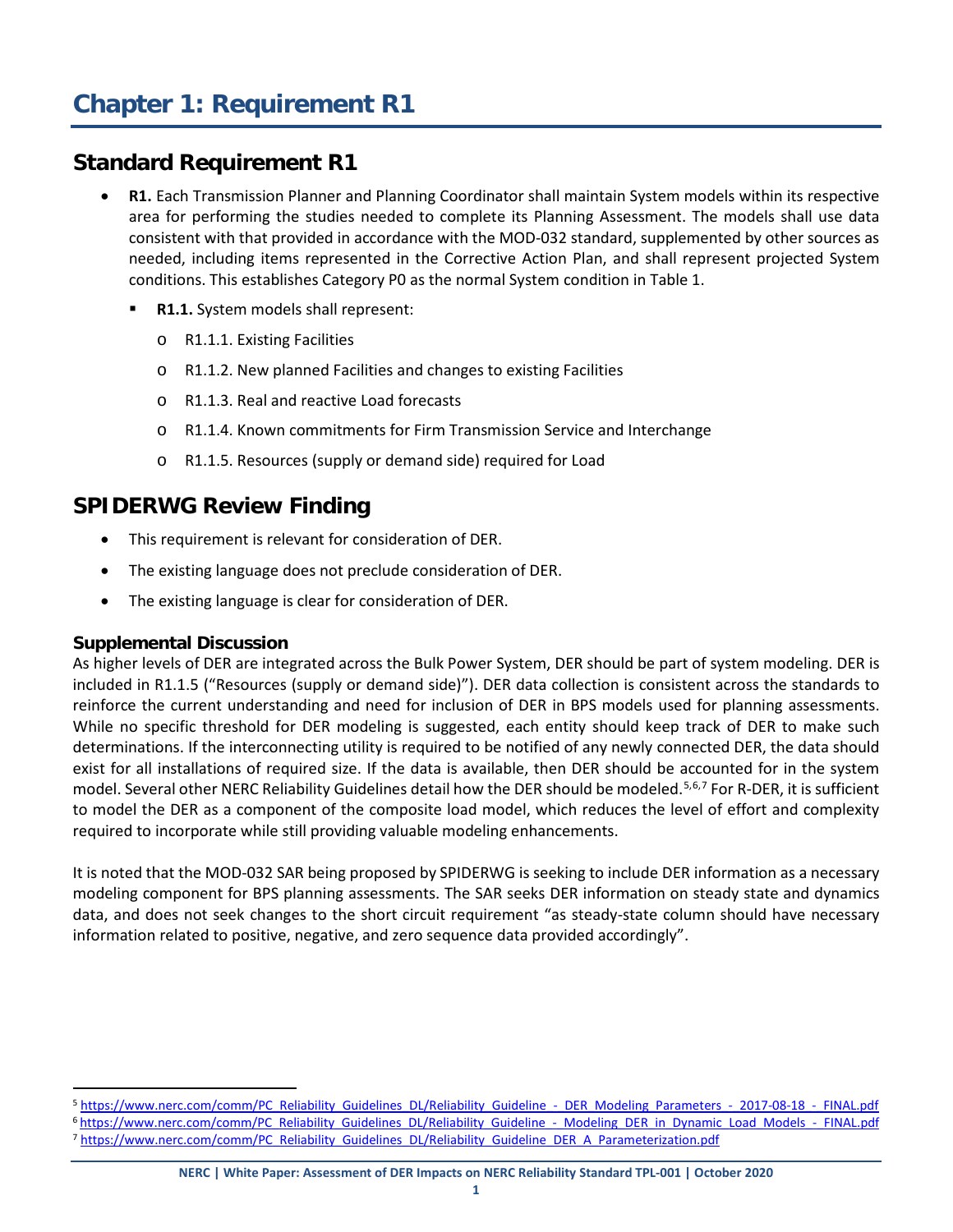<span id="page-10-1"></span><span id="page-10-0"></span>• **R2.** Each Transmission Planner and Planning Coordinator shall prepare an annual Planning Assessment of its portion of the BES. This Planning Assessment shall use current or qualified past studies (as indicated in Requirement R2, Part 2.6), document assumptions, and document summarized results of the steady state analyses, short circuit analyses, and Stability analyses.

## <span id="page-10-2"></span>**Standard Requirement R2.1**

- **R2.1.** For the Planning Assessment, the Near-Term Transmission Planning Horizon portion of the steady state analysis shall be assessed annually and be supported by current annual studies or qualified past studies as indicated in Requirement R2, Part 2.6. Qualifying studies need to include the following conditions:
	- **R2.1.1.** System peak Load for either Year One or year two, and for year five.
	- **R2.1.2.** System Off-Peak Load for one of the five years.
	- **R2.1.3.** For each of the studies described in Requirement R2, Parts 2.1.1 and 2.1.2, sensitivity case(s) shall be utilized to demonstrate the impact of changes to the basic assumptions used in the model. To accomplish this, the sensitivity analysis in the Planning Assessment must vary one or more of the following conditions by a sufficient amount to stress the System within a range of credible conditions that demonstrate a measurable change in System response:
		- o Real and reactive forecasted Load.
		- o Expected transfers.
		- o Expected in service dates of new or modified Transmission Facilities.
		- o Reactive resource capability.
		- o Generation additions, retirements, or other dispatch scenarios.
		- o Controllable Loads and Demand Side Management.
		- o Duration or timing of known Transmission outages.
- **R2.1.4.** When known outage(s) of generation or Transmission Facility (ies) are planned in the Near-Term Planning Horizon, the impact of selected known outages on System performance shall be assessed. These known outage(s) shall be selected for assessment consistent with a documented outage coordination procedure or technical rationale by the Planning Coordinator or Transmission Planner. Known outage(s) shall not be excluded solely based upon outage duration. The assessment shall be performed for the P0 and P1 categories identified in Table 1 with the System peak or Off-Peak conditions that the System is expected to experience when the known outage(s) are planned. This assessment shall include, at a minimum known outages expected to produce more severe System impacts on the Planning Coordinator or Transmission Planner's portion of the BES. Past or current studies may support the selection of known outage(s), if the study(s) has comparable post-Contingency System conditions and configuration such as those following P3 or P6 category events in Table 1.
- **R2.1.5.** When an entity's spare equipment strategy could result in the unavailability of major Transmission equipment that has a lead-time of one year or more (such as a transformer), the impact of this possible unavailability on System performance shall be assessed. Based upon this assessment, an analysis shall be performed for the P0, P1, and P2 categories identified in Table 1 with the conditions that the System is expected to experience during the possible unavailability of the long lead-time equipment.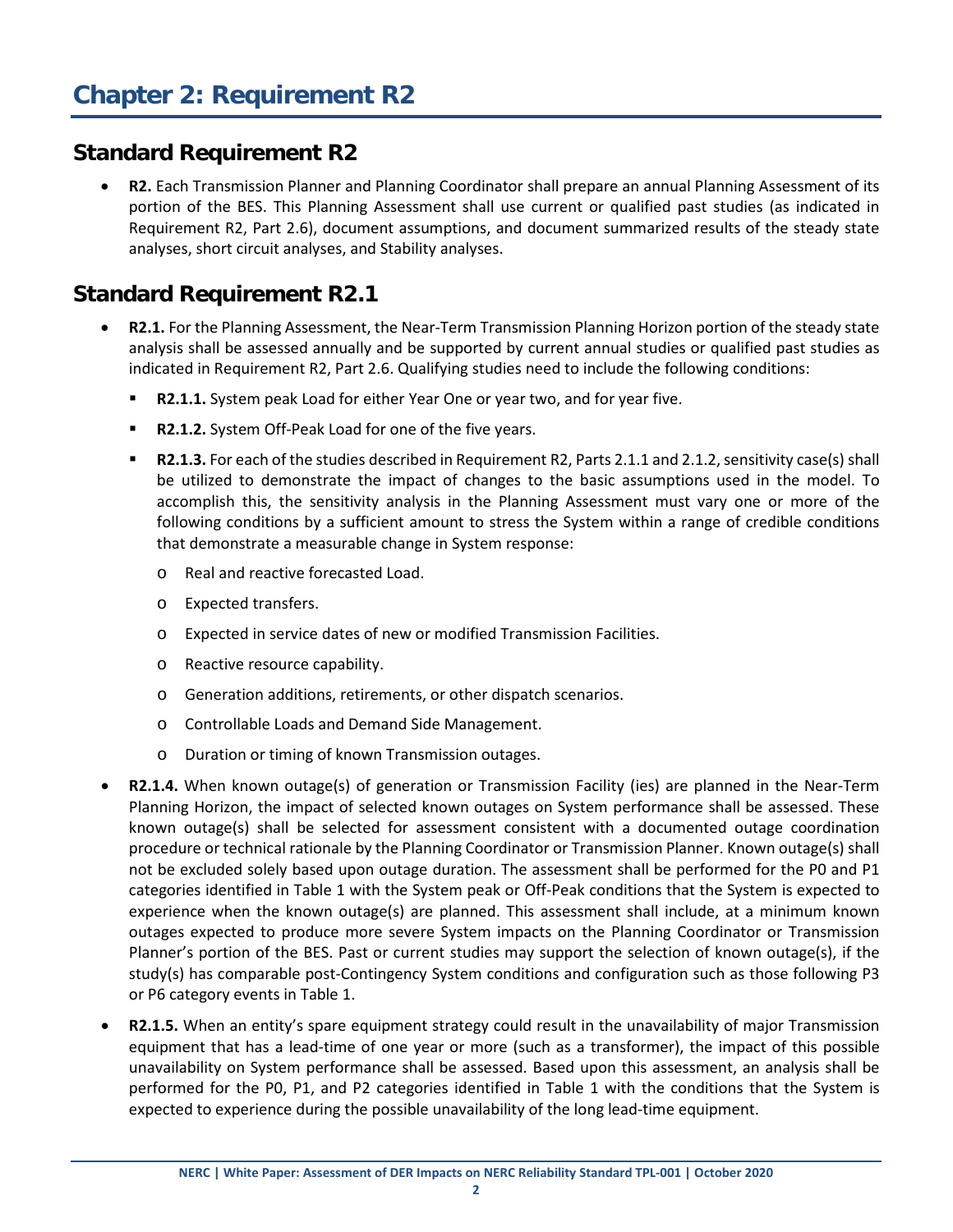## <span id="page-11-0"></span>**SPIDERWG Review Finding**

- This requirement is relevant for consideration of DER.
- The existing language does not preclude consideration of DER.
- The existing language is not clear for consideration of DER.

#### <span id="page-11-1"></span>**Supplemental Discussion**

The term Load is defined in NERC Glossary of Terms as "An end-use device or customer that receives power from the electric system." This definition is in line with the concept of "gross load" (or "gross demand") that refers to the total amount of power consumed by end-use device or customer, without any offset by generation on the demand side. Therefore, the current language of the standard may be interpreted as requiring to study peak or off-peak gross load.

With increased penetration of DER, what the transmission system supplies is the net load (net load = gross load  $-$ DER output) as seen at the T-D interface, which might reach its peak during operating conditions that are not at the gross peak load hour. Therefore, the most stressed condition of the overall transmission system should be defined by net load rather than gross load. R2.1.1 and 2.1.2 defines reference conditions to be studied. These reference conditions should be the most stressed condition, which is defined by the net load. As stated above, simply referring to "System peak Load" in the TPL-001 standard, the requirement may be interpreted as System peak gross load. This interpretation would limit the flexibility for the TP and PC to determine which reference condition is more appropriate for assessing their system. In addition, a high gross load hour may be the most stressed condition for contingencies that may trip large amounts of DER. High gross load may be added as additional sensitivity scenarios under R2.1.3.

An example is provided in the diagram below of California's hourly profiles that illustrate differences between peak gross load and peak net load. Peak gross load occurred at 4pm at around 24,000 MW, however, due to DER output, the net load of that hour was around 20,000 MW. On the other hand, at 6 pm, although gross load was slightly lower than 4pm, due to significantly lower DER output, the net load reached peak at around 22,000 MW. The SPIDERWG recommends that the peak net load of 22,000 MW should be studies because it is the operation condition when the transmission system is under highest loading. However, the current language in TPL-001-5 can be interpreted to require TP or PC to study the peak gross load hour at 4pm, when net load was 20000 MW.



**Figure 2.1: Area Peak Day Load Profile**

As such, the term "System peak Load" generates different interpretations and confusion regarding what snapshot the scenario should represent. This raises the risk that entities may be interpreting this to mean either, which could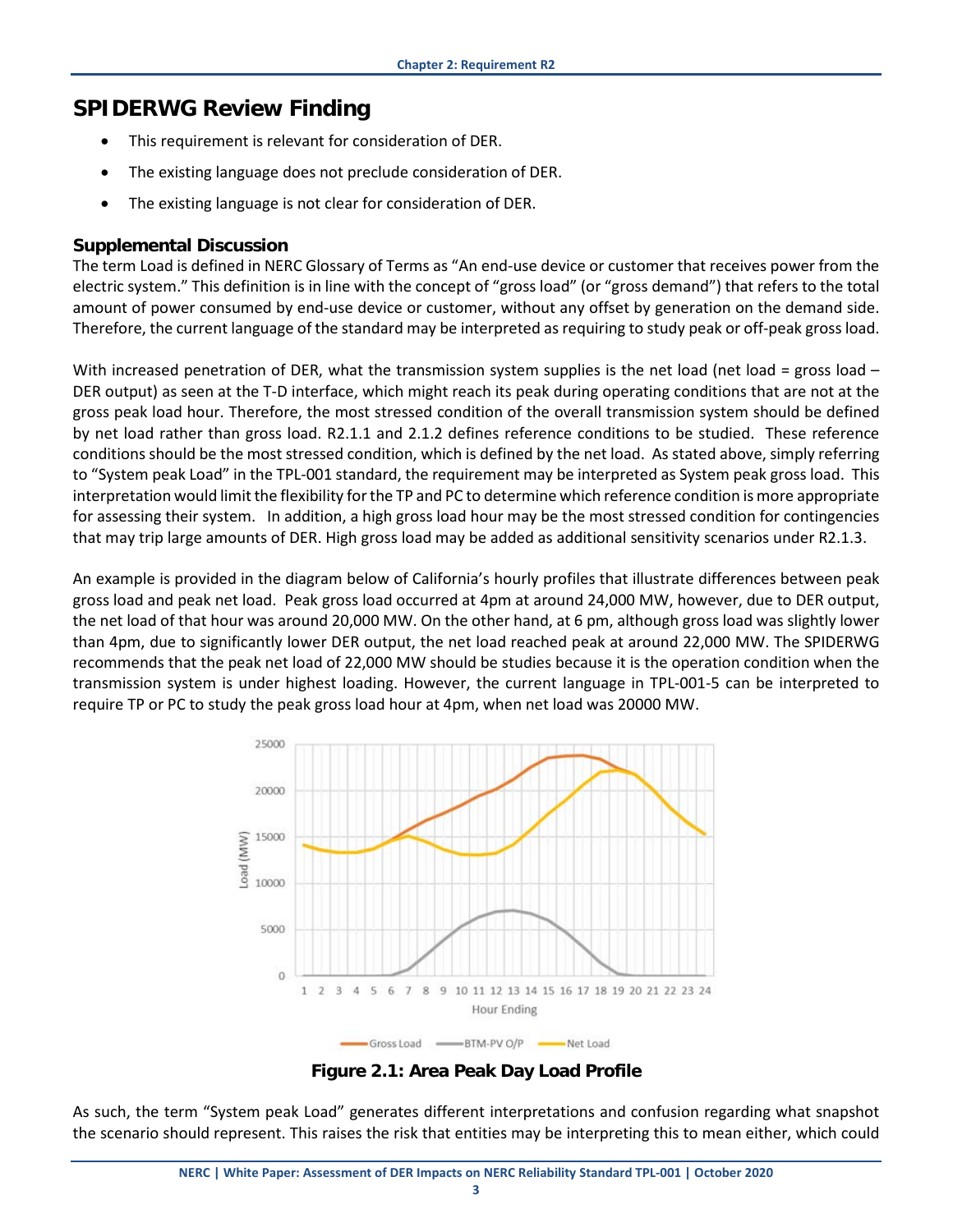lead to increasingly disparate planning assumptions in the future. This issue should be addressed in a revision to the TPL-001 standard to clarify the intent and how TPs and PCs should implement the standard.

In addition to magnitude differences, the location of the load can vary between peak net load hours and peak gross load hours. In one condition, the residential area could have most of the load but in another condition where the sun is up the residential load could be small. As a result, even if net load levels are similar between peak hours of gross and net system load, they can have different impacts on the BPS if DER is spread unevenly relative to load.

Consistent with the NERC Reliability Guideline for DER modeling, DER should be modeled explicitly (no load netting). DER capacity and output in peak and off-peak load conditions should be modeled consistent with the year and the snapshot hour that the scenario represents. Sensitivity scenarios could include different output levels for DER (e.g., due to cloud cover or due to different operating hour assumptions). As there is no existing definition of term "Generation", it is not clear if different DER output levels are covered under the language in R 2.1.3 "Generation additions, retirements, or other dispatch scenarios. Clarification is needed or language edits is recommended to include DER output level sensitivities.

The SPIDERWG recommends the SDT to review and edit the current language in R2.1 regarding the use of term "Load", to ensure it clearly defines most critical conditions as intended, in systems with high DER penetration. When selecting steady state reference conditions to study for Planning Assessment, the distinction between gross load and net load is quite important. The SPIDERWG recommends that the SDT should also consider whether the terms "Gross Load" and "Net Load" be added to the NERC Glossary of Terms. Standard Requirement R2.2

- **R2.2.** For the Planning Assessment, the Long-Term Transmission Planning Horizon portion of the steady state analysis shall be assessed annually and be supported by the following annual current study, supplemented with qualified past studies as indicated in Requirement R2, Part 2.6:
	- **R2.2.1.** A current study assessing expected System peak Load conditions for one of the years in the Long-Term Transmission Planning Horizon and the rationale for why that year was selected

## <span id="page-12-0"></span>**SPIDERWG Review Finding**

- This requirement is relevant for consideration of DER.
- The existing language does not preclude consideration of DER.
- The existing language is not clear for consideration of DER.

#### <span id="page-12-1"></span>**Supplemental Discussion**

<span id="page-12-2"></span>Same comments as R2.1 on "definition of "System peak".

## <span id="page-12-3"></span>**Standard Requirement R2.3**

• **R2.3.** The short circuit analysis portion of the Planning Assessment shall be conducted annually addressing the Near-Term Transmission Planning Horizon and can be supported by current or past studies as qualified in Requirement R2, Part 2.6. The analysis shall be used to determine whether circuit breakers have, interrupting capability for Faults that they will be expected to interrupt using the System short circuit model with any planned generation and Transmission Facilities in service, which could impact the study area.

## <span id="page-12-4"></span>**SPIDERWG Review Finding**

- This requirement is relevant for consideration of DER.
- The existing language does not preclude consideration of DER.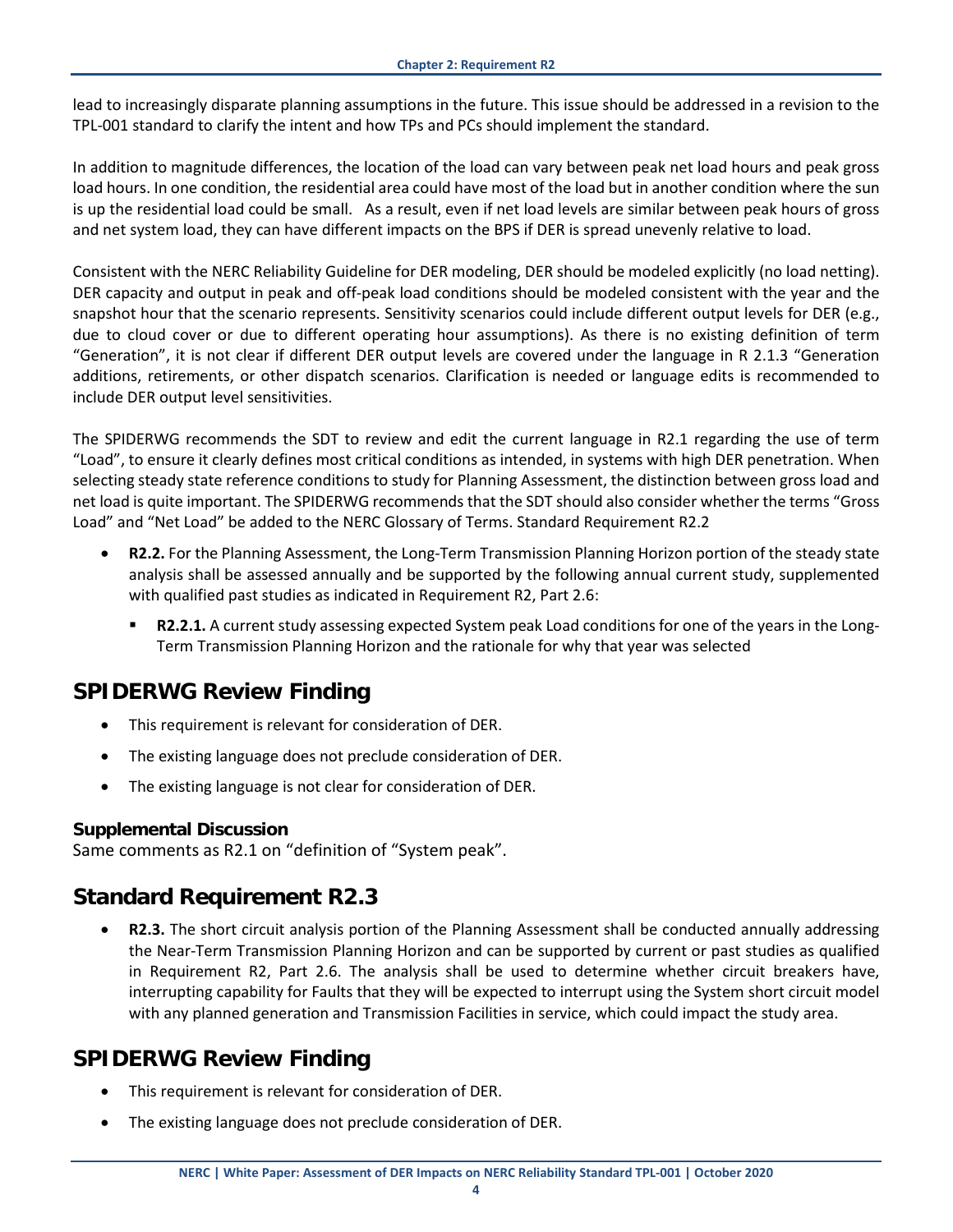The existing language is clear for consideration of DER.

#### <span id="page-13-0"></span>**Supplemental Discussion**

Make sure that inverter-based DERs are modeled appropriately in the short circuit model using the latest developed models that reflect the converter interface. Unlike synchronous generators, the short circuit current contribution from the inverter-based generation is usually limited to 100-120% of the rated load current<sup>[8](#page-13-2)</sup>.

## <span id="page-13-1"></span>**Standard Requirement R2.4**

- **R2.4.** For the Planning Assessment, the Near-Term Transmission Planning Horizon portion of the Stability analysis shall be assessed annually and be supported by current or past studies as qualified in Requirement R2, Part2.6. The following studies are required:
	- **R2.4.1** System peak Load for one of the five years. System peak Load levels shall include a Load model which represents the expected dynamic behavior of Loads that could impact the study area, considering the behavior of induction motor Loads. An aggregate System Load model, which represents the overall dynamic behavior of the Load, is acceptable.
		- o **R2.4.2.** System Off-Peak Load for one of the five years.
		- o **R2.4.3.** For each of the studies described in Requirement R2, Parts 2.4.1 and 2.4.2, sensitivity case(s) shall be utilized to demonstrate the impact of changes to the basic assumptions used in the model. To accomplish this, the sensitivity analysis in the Planning Assessment must vary one or more of the following conditions by a sufficient amount to stress the System within a range of credible conditions that demonstrate a measurable change in performance:
			- Load level, Load forecast, or dynamic Load model assumptions.
			- Expected transfers.
			- Expected in service dates of new or modified Transmission Facilities.
			- Reactive resource capability.
			- Generation additions, retirements, or other dispatch scenarios.
		- o **R2.4.4.** When known outage(s) of generation or Transmission Facility (ies) are planned in the Near-Term Planning Horizon, the impact of selected known outages on System performance shall be assessed. These known outage(s) shall be selected for assessment consistent with a documented outage coordination procedure or technical rationale by the Planning Coordinator or Transmission Planner. Known outage(s) shall not be excluded solely based upon outage duration. The assessment shall be performed for the P1 categories identified in Table 1 with the System peak or Off-Peak conditions that the System is expected to experience when the known outage(s) are planned. This assessment shall include, at a minimum, those known outages expected to produce more severe System impacts on the Planning Coordinator or Transmission Planner's portion of the BES. Past or current studies may support the selection of known outage(s), if the study(s) has comparable post-Contingency System conditions and configuration such as those following P3 or P6 category events in Table 1.
		- o **R2.4.5.** When an entity's spare equipment strategy could result in the unavailability of major Transmission equipment that has a lead-time of one year or more (such as a transformer), the impact of this possible unavailability on System performance shall be assessed. Based upon this assessment, an analysis shall be performed for the selected P1 and P2 category events identified in Table 1 for

<span id="page-13-2"></span> <sup>8</sup> See the *IEEE Joint Working Group Report, Fault Current Contributions from Wind Plants, 2013* for more details (http://www.pespsrc.org/kb/published/reports/Fault%20Current%20Contributions%20from%20Wind%20Plants.pdf).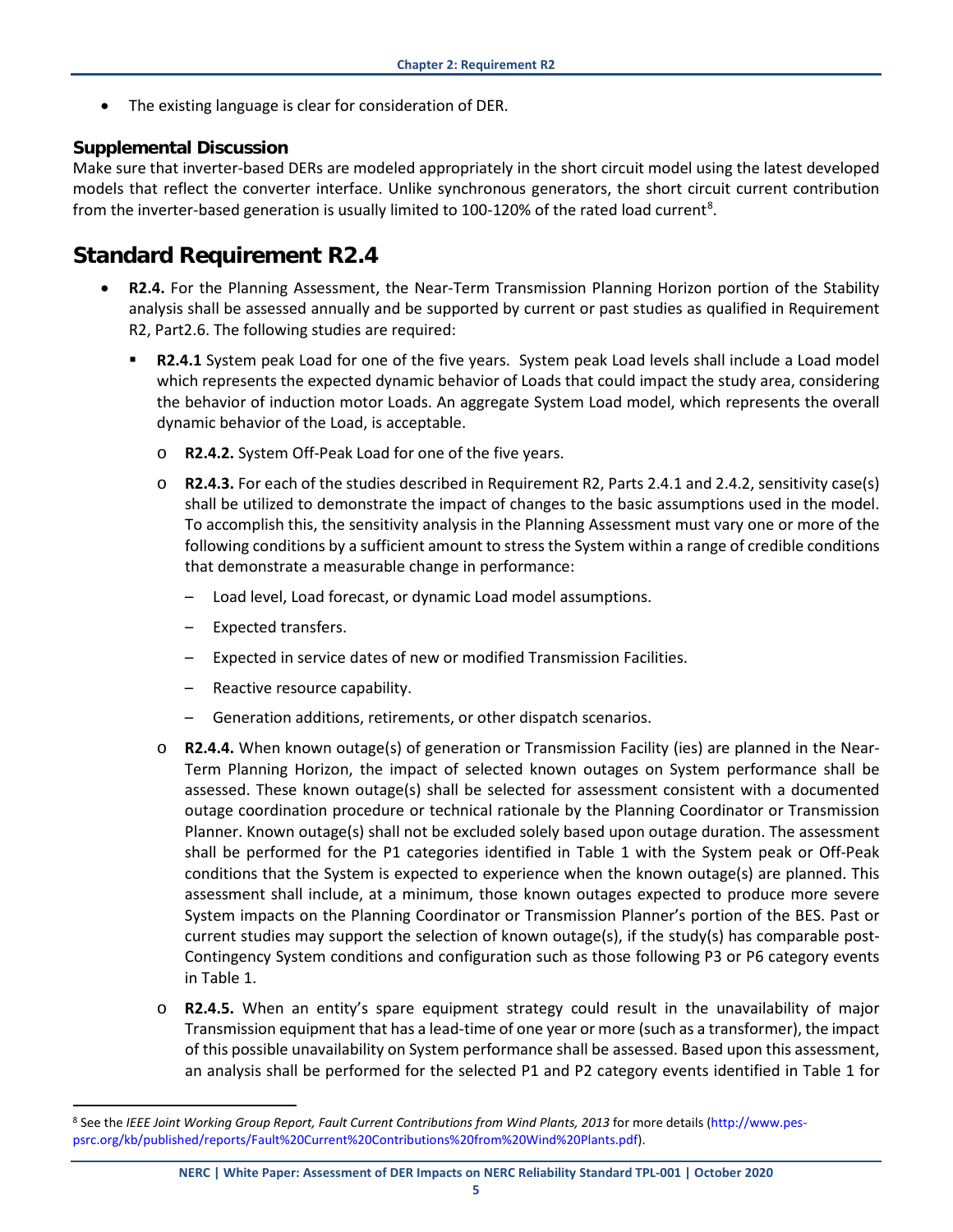which the unavailability is expected to produce more severe System impacts on its portion of the BES. The analysis shall simulate the conditions that the System is expected to experience during the possible unavailability of the long lead-time equipment.

#### <span id="page-14-0"></span>**SPIDERWG Review Finding**

- This requirement is relevant for consideration of DER.
- The existing language does not preclude consideration of DER.
- The existing language is not clear for consideration of DER.

#### <span id="page-14-1"></span>**Supplemental Discussion**

Similar comment as in R2.1 and 2.2 in regards to the terms "System peak Load" and "System Off-Peak Load". Consistent with the NERC Reliability Guideline for Distributed Energy Resource Modeling<sup>[9](#page-14-6)</sup>, DERs should be modeled explicitly (no load netting). DER capacity and output in peak and Off-Peak load conditions should be modeled consistent with the year and the snapshot hour that the case represents. To evaluate the dynamic behavior of the BPS under System peak Load and Off-Peak Load, DERs should be represented appropriately as either a generator model or a DER component of the load record in stability analysis. Consistent with the NERC Reliability Guideline for modeling DER in Dynamic Load Models<sup>[10](#page-14-7)</sup>, inverter-based DER can be represented in Stability analysis using the DER\_A model. The NERC Reliability Guideline for parameterization of the DER\_A model<sup>[11](#page-14-8)</sup> can be used for developing required parameters. In addition, language regarding capturing the dynamic behavior of DER should be added for clarity, similar to the language used for representing induction motor loads in the current TPL-001 version. However, representation of the dynamic behavior of DERs is critical in all stability studies, not just System peak conditions.

#### <span id="page-14-2"></span>**Standard Requirement R2.5**

• **R2.5.** For the Planning Assessment, the Long-Term Transmission Planning Horizon portion of the Stability analysis shall be assessed to address the impact of proposed material generation additions or changes in that timeframe and be supported by current or past studies as qualified in Requirement R2, Part2.6 and shall include documentation to support the technical rationale for determining material changes.

### <span id="page-14-3"></span>**SPIDERWG Review Finding**

- This requirement is relevant for consideration of DER.
- The existing language does not preclude consideration of DER.
- The existing language is clear for consideration of DER.

#### <span id="page-14-4"></span>**Supplemental Discussion**

Same comments as R2.2.

[\\_FINAL.pdf](https://www.nerc.com/comm/PC_Reliability_Guidelines_DL/Reliability_Guideline_-_Modeling_DER_in_Dynamic_Load_Models_-_FINAL.pdf)

## <span id="page-14-5"></span>**Standard Requirement R2.6**

• **R2.6.** Past studies may be used to support the Planning Assessment if they meet the following requirements:

<span id="page-14-7"></span><span id="page-14-6"></span><sup>9</sup> [https://www.nerc.com/comm/PC\\_Reliability\\_Guidelines\\_DL/Reliability\\_Guideline\\_-\\_DER\\_Modeling\\_Parameters\\_-\\_2017-08-18\\_-\\_FINAL.pdf](https://www.nerc.com/comm/PC_Reliability_Guidelines_DL/Reliability_Guideline_-_DER_Modeling_Parameters_-_2017-08-18_-_FINAL.pdf) 10 [https://www.nerc.com/comm/PC\\_Reliability\\_Guidelines\\_DL/Reliability\\_Guideline\\_-\\_Modeling\\_DER\\_in\\_Dynamic\\_Load\\_Models\\_-](https://www.nerc.com/comm/PC_Reliability_Guidelines_DL/Reliability_Guideline_-_Modeling_DER_in_Dynamic_Load_Models_-_FINAL.pdf)

<span id="page-14-8"></span><sup>11</sup> [https://www.nerc.com/comm/PC\\_Reliability\\_Guidelines\\_DL/Reliability\\_Guideline\\_DER\\_A\\_Parameterization.pdf](https://www.nerc.com/comm/PC_Reliability_Guidelines_DL/Reliability_Guideline_DER_A_Parameterization.pdf)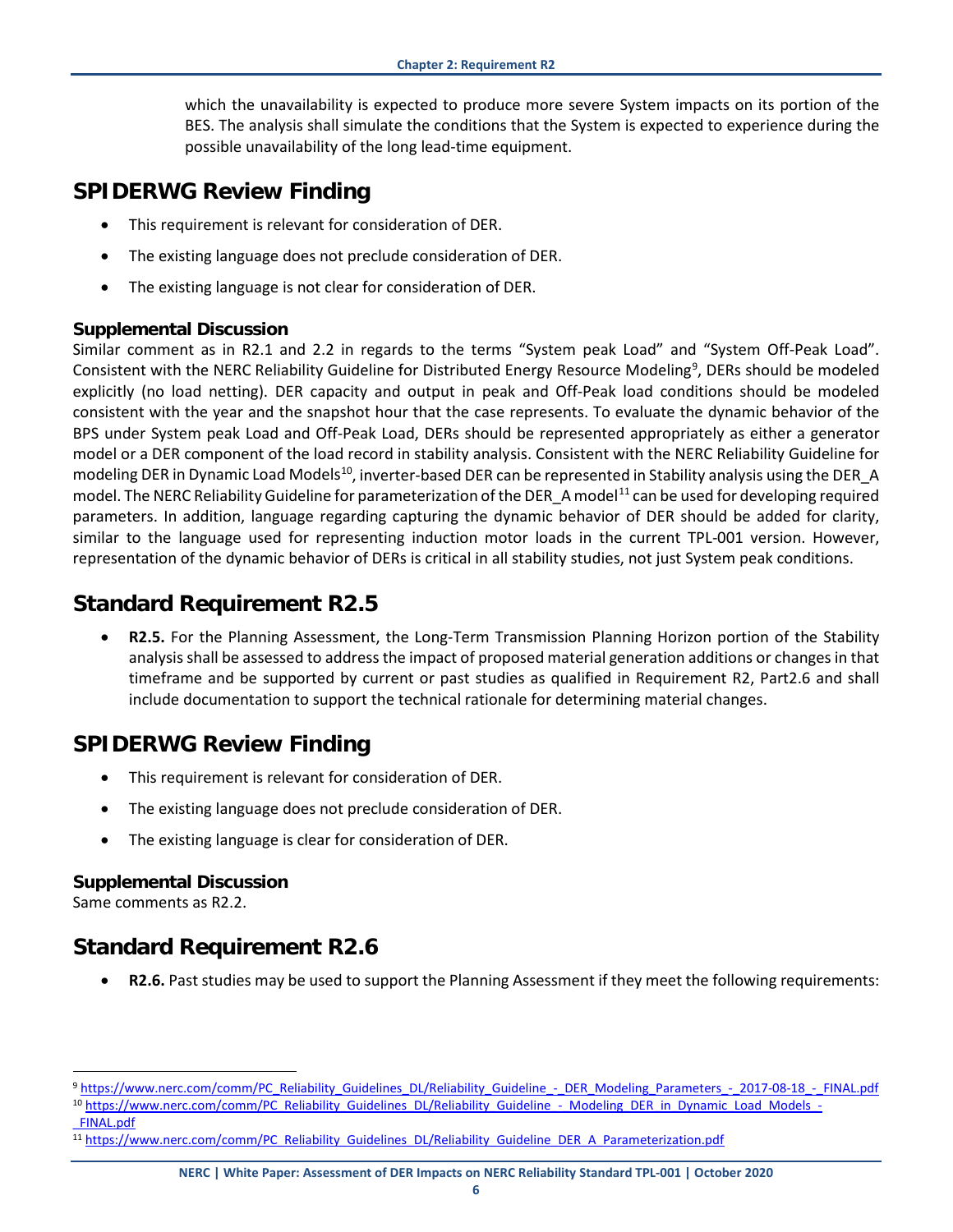- **R2.6.1.** For steady state, short circuit, or Stability analysis: the study shall be five calendar years old or less, unless a technical rationale can be provided to demonstrate that the results of an older study are still valid.
- **R2.6.2.** For steady state, short circuit, or Stability analysis: no material changes have occurred to the System represented in the study. Documentation to support the technical rationale for determining material changes shall be included.

#### <span id="page-15-0"></span>**SPIDERWG Review Finding**

- This requirement is relevant for consideration of DER.
- The existing language does not preclude consideration of DER.
- The existing language is clear for consideration of DER.

#### <span id="page-15-1"></span>**Supplemental Discussion**

Consider change in DER penetration level in determining material change for evaluation of use of past studies. As DER penetration increases along with the gross load, the net load growth at the T-D interface could remain flat or even decline. This may result in similar steady-state result as in past studies, depending on how evenly the DER is spread relative to the load. However, this could result in very different dynamic performance due to the change in load composition and dynamic behavior of the DER. It is not clear whether a change in inverter technology request by resource entity qualifies as material change. As DER are included in TPL-001 studies, it is important to account for changes, in response to NERC guidelines, standards, and IEEE 1547 that alter their performance.

## <span id="page-15-2"></span>**Standard Requirement R2.7**

- **R2.7.** For planning events shown in Table 1, when the analysis indicates an inability of the System to meet the performance requirements in Table 1, the Planning Assessment shall include Corrective Action Plan(s) addressing how the performance requirements will be met. Revisions to the Corrective Action Plan(s) are allowed in subsequent Planning Assessments but the planned System shall continue to meet the performance requirements in Table 1. Corrective Action Plan(s) do not need to be developed solely to meet the performance requirements for a single sensitivity case analyzed in accordance with Requirements R2, Parts 2.1.4 and 2.4.3. The Corrective Action Plan(s) shall: [Requirements  $2.7.1 - 2.7.4$ ]
	- **R2.7.1.** List System deficiencies and the associated actions needed to achieve required System performance. Examples of such actions include:
		- o Installation, modification, retirement, or removal of Transmission and generation Facilities and any associated equipment.
		- o Installation, modification, or removal of Protection Systems or Remedial Action Schemes.
		- o Installation or modification of automatic generation tripping as a response to a single or multiple Contingency to mitigate Stability performance violations.
		- o Installation or modification of manual and automatic generation runback/tripping as a response to a single or multiple Contingency to mitigate steady state performance violations.
		- o Use of Operating Procedures specifying how long they will be needed as part of the Corrective Action Plan.
		- o Use of rate applications, DSM, new technologies, or other initiatives.
	- **R2.7.2.** Include actions to resolve performance deficiencies identified in multiple sensitivity studies or provide a rationale for why actions were not necessary.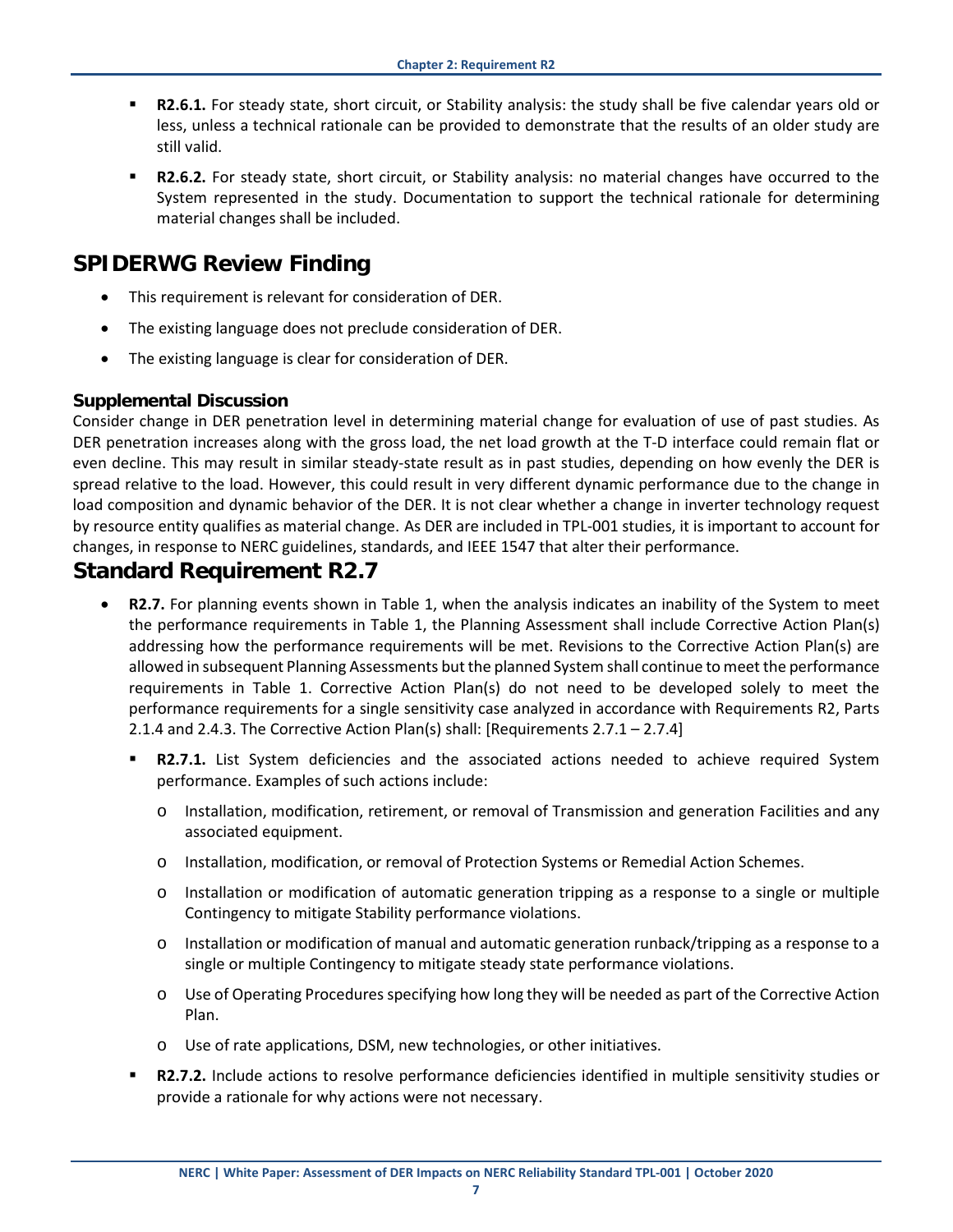- **R2.7.3.** If situations arise that are beyond the control of the Transmission Planner or Planning Coordinator that prevent the implementation of a Corrective Action Plan in the required timeframe, then the Transmission Planner or Planning Coordinator is permitted to utilize Non-Consequential Load Loss and curtailment of Firm Transmission Service to correct the situation that would normally not be permitted in Table 1, provided that the Transmission Planner or Planning Coordinator documents that they are taking actions to resolve the situation. The Transmission Planner or Planning Coordinator shall document the situation causing the problem, alternatives evaluated, and the use of Non-Consequential Load Loss or curtailment of Firm Transmission Service.
- **R2.7.4.** Be reviewed in subsequent annual Planning Assessments for continued validity and implementation status of identified System Facilities and Operating Procedures.

#### <span id="page-16-0"></span>**SPIDERWG Review Finding**

- This requirement is relevant for consideration of DER.
- The existing language does not preclude consideration of DER.
- The existing language is not clear for consideration of DER.

#### <span id="page-16-1"></span>**Supplemental Discussion**

DER could alleviate system deficiencies by reducing net load and reducing flows on the bulk power system, depending on how DER is spread relative to the load. As such, DER could be part of CAP and could be included within the list of actions needed to achieve required system performance. An implementation guideline should be developed to clarify that DER could part of CAP.

#### <span id="page-16-2"></span>**Standard Requirement R2.8**

- **R2.8**. For short circuit analysis, if the short circuit current interrupting duty on circuit breakers determined in Requirement R2, Part 2.3 exceeds their Equipment Rating, the Planning Assessment shall include a Corrective Action Plan to address the Equipment Rating violations. The Corrective Action Plan shall:
	- **R2.8.1.** List System deficiencies and the associated actions needed to achieve required System performance.
	- **R2.8.2.** Be reviewed in subsequent annual Planning Assessments for continued validity and implementation status of identified System Facilities and Operating Procedures.

#### <span id="page-16-3"></span>**SPIDERWG Review Finding**

- This requirement is relevant for consideration of DER.
- The existing language does not preclude consideration of DER.
- The existing language is clear for consideration of DER.

#### <span id="page-16-4"></span>**Supplemental Discussion**

DERs fault contribution characteristics could be considered as part of remedial actions assessment. Similar to 2.7 above, DER could be part of CAP and could be included within the list of actions needed to address the equipment rating violations. "Use of rate applications, DSM, new technologies or other initiatives".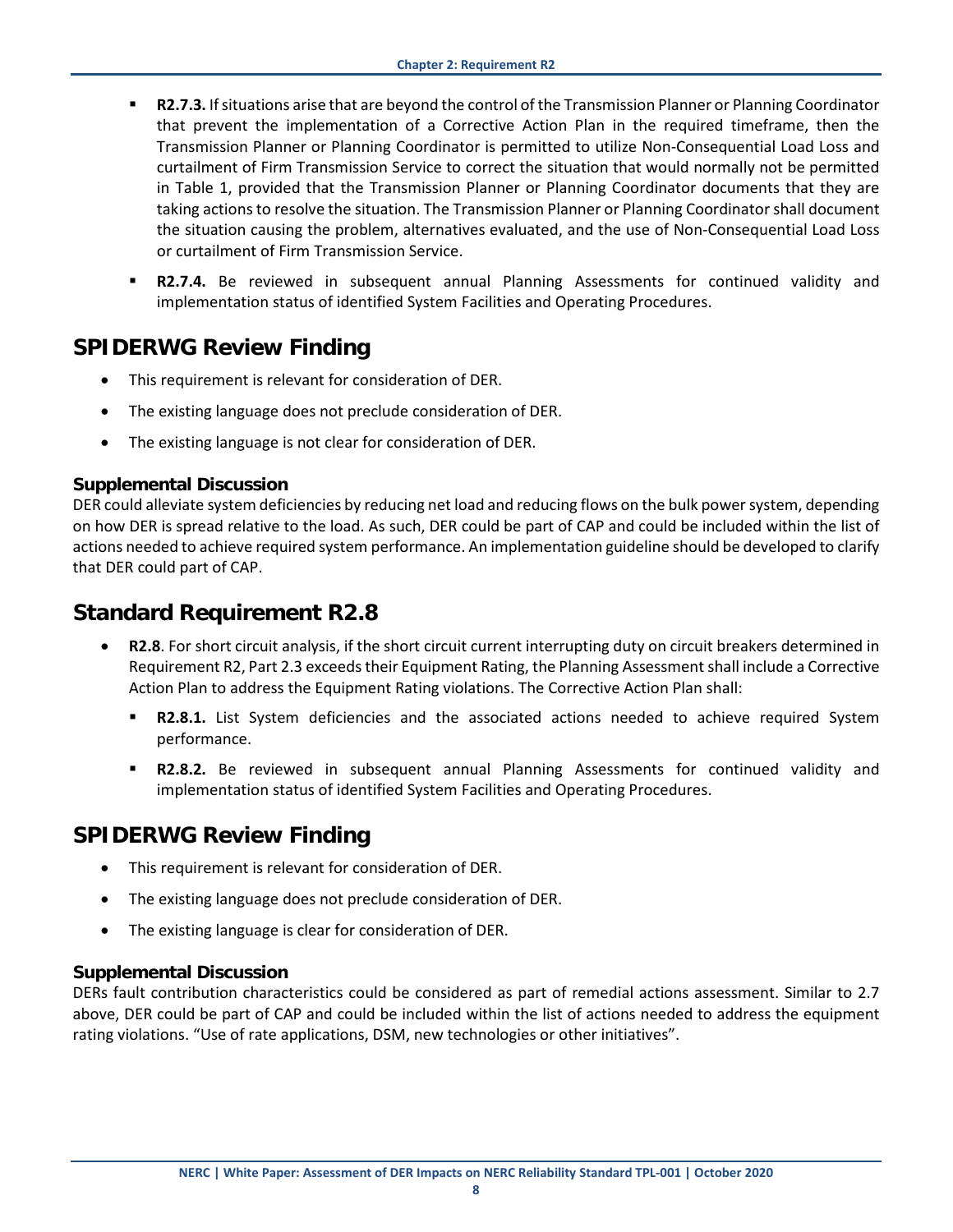<span id="page-17-1"></span><span id="page-17-0"></span>• **R3.** For the steady state portion of the Planning Assessment, each Transmission Planner and Planning Coordinator shall perform studies for the Near-Term and Long-Term Transmission Planning Horizons in Requirement R2, Parts 2.1, and 2.2. The studies shall be based on computer simulation models using data provided in Requirement R1.

## <span id="page-17-2"></span>**Standard Requirement 3.1**

• **R3.1.** Studies shall be performed for planning events to determine whether the BES meets the performance requirements in Table 1 based on the Contingency list created in Requirement R3, Part 3.4.

### <span id="page-17-3"></span>**SPIDERWG Review Finding**

- This requirement is relevant for consideration of DER.
- The existing language does not preclude consideration of DER.
- The existing language is not clear for consideration of DER.

#### <span id="page-17-4"></span>**Supplemental Discussion**

The current language in R3 is not clear regarding whether and how to consider DER as planning events. While the current language in the R3 does not preclude consideration of DER, it also does not explicitly require inclusion of DER contingencies. Requirement R3.4 allows PC and TP to include only contingencies that are expected to produce more severe System impacts with the rationale for those Contingencies selected for evaluation shall be available as supporting information. Without changes to the Standard or further guidelines, the assessments may neglect to evaluate the impact of DER planning events (*i.e.* loss of a generator), regardless of the penetration level. Development of Contingency list should include contingency of explicitly modeled DER when they are expected to produce a more serve System impact on the BES. The DERs categorized as U-DER in the NERC Reliability Guideline for Distributed Energy Resource Modeling<sup>12</sup> are typically the ones that are modeled explicitly in the power flow model. The R-DER are not expected to be included in the Contingency list. If the level of penetration or U-DER size is not significant, the assessment may be able to exclude DER contingencies with rationale.

#### <span id="page-17-5"></span>**Standard Requirement R3.2**

• **R3.2.** Studies shall be performed to assess the impact of the extreme events, which are identified by the list created in Requirement R3, Part 3.5. If the analysis concludes there is Cascading caused by the occurrence of extreme events, an evaluation of possible actions designed to reduce the likelihood or mitigate the consequences and adverse impacts of the event(s) shall be conducted.

## <span id="page-17-6"></span>**SPIDERWG Review Finding**

- This requirement is relevant for consideration of DER.
- The existing language does not preclude consideration of DER.
- The existing language is clear for consideration of DER.

<span id="page-17-7"></span><sup>&</sup>lt;sup>12</sup> [https://www.nerc.com/comm/PC\\_Reliability\\_Guidelines\\_DL/Reliability\\_Guideline\\_-\\_DER\\_Modeling\\_Parameters\\_-\\_2017-08-18\\_-](https://www.nerc.com/comm/PC_Reliability_Guidelines_DL/Reliability_Guideline_-_DER_Modeling_Parameters_-_2017-08-18_-_FINAL.pdf) [\\_FINAL.pdf](https://www.nerc.com/comm/PC_Reliability_Guidelines_DL/Reliability_Guideline_-_DER_Modeling_Parameters_-_2017-08-18_-_FINAL.pdf)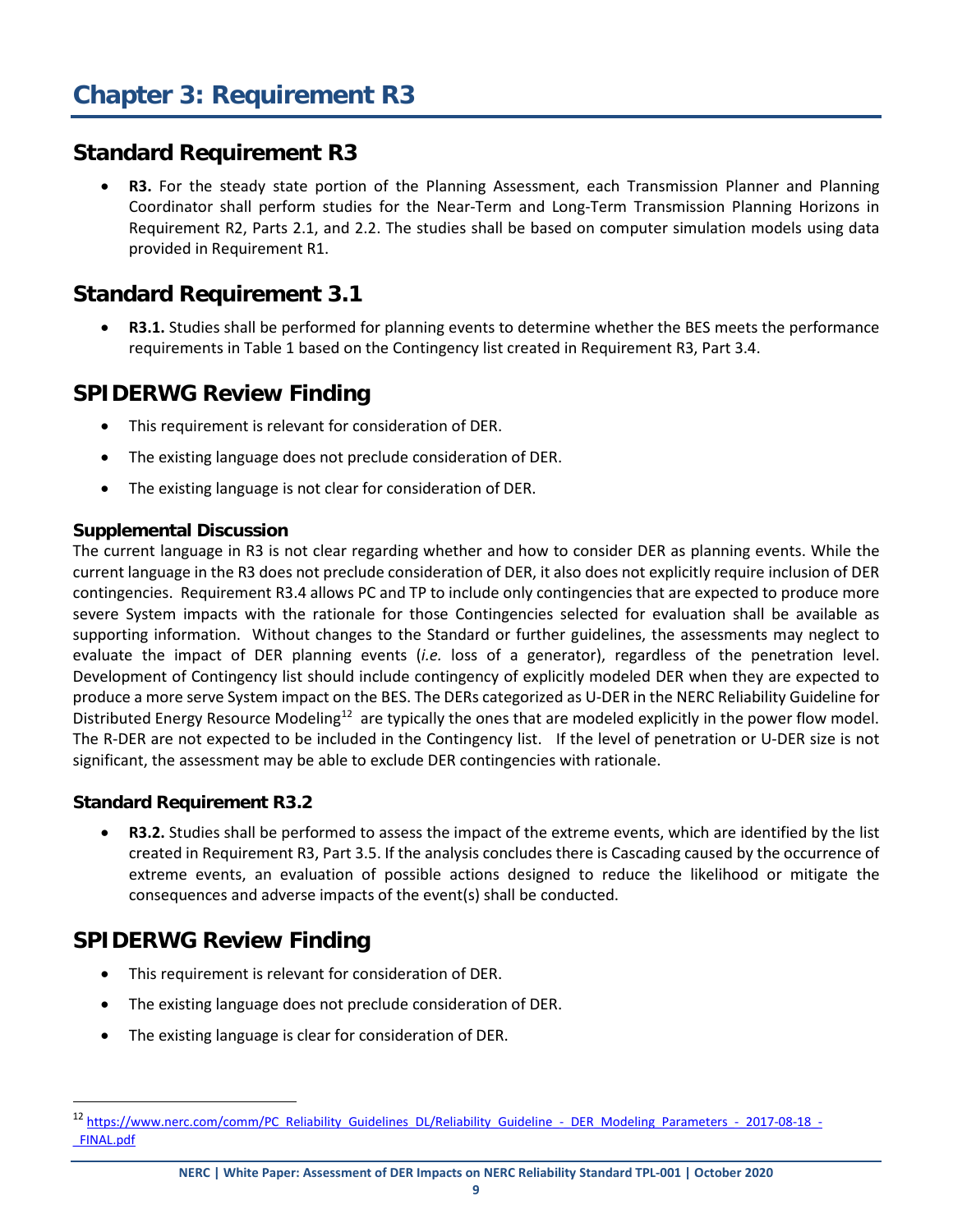#### <span id="page-18-0"></span>**Supplemental Discussion**

With heavy penetration of DER, extreme events could include impacts of DER. Events like wide-area cloud cover and solar eclipse could significantly reduce DER output (predominantly solar) in a relatively short time (in addition to the reduction of BPS-connected solar PV generation). Based on discussions within SPIDERWG, this should not considered extreme events due to its time frame. Rather, TPs and PCs should consider developing base case scenarios that account for the spatial aspects and any common modes that could affect DER output.

Large amounts of DER could trip following other contingencies (e.g., loss of transmission circuits), and this can amplify the impact of the triggering contingency (as was observed in the UK disturbance in summer 2019). Existing language in Table 1 on extreme events is sufficient to allow such DER considerations by 3.b "Other events based upon operating experience that may result in wide area disturbances."

#### <span id="page-18-1"></span>**Standard Requirement R3.3**

- **R3.3.** Contingency analyses for Requirement R3, Parts 3.1 and 3.2 shall:
	- **R3.3.1.** Simulate the removal of all elements that the Protection System and other automatic controls are expected to disconnect for each Contingency without operator intervention. The analyses shall include the impact of subsequent:
		- o **R3.3.1.1.** Tripping of generators where simulations show generator bus voltages or high side of the generation step up (GSU) voltages are less than known or assumed minimum generator steady state or ride through voltage limitations. Include in the assessment any assumptions made.
		- o **R3.3.1.2.** Tripping of Transmission elements where relay loadability limits are exceeded.
- **R3.3.2.** Simulate the expected automatic operation of existing and planned devices designed to provide steady state control of electrical system quantities when such devices impact the study area. These devices may include equipment such as phase-shifting transformers, load tap changing transformers, and switched capacitors and inductors.

#### <span id="page-18-2"></span>**SPIDERWG Review Finding**

- This requirement is relevant for consideration of DER.
- The existing language does not preclude consideration of DER.
- The existing language is not clear for consideration of DER.

#### <span id="page-18-3"></span>**Supplemental Discussion**

DERs should be tripped where simulations show bus voltages that are less than known or assumed minimum DER steady state or ride-through voltage limits. It is also recommended to include in the assessment any assumptions made in estimating DER bus voltage. The existing language does not preclude consideration of DER. R1 specifies that the "System models" for the "Planning Assessment" discussed in R3 must: "Use data consistent with that provided in accordance with the MOD-032 standard, supplemented by other sources as needed" and "System models shall represent: …1.1.5 Resources (supply or demand side) required for Load." Thus, R3 does not preclude the consideration of DER by the PC and TP. After all, (1) under MOD-032-1, the PC and TP may already request DER data "necessary for modeling purposes" and (2) DER is a "demand side" resource increasingly required for serving load. R1.1.5 uses the term "Resources" when specifying inclusion of demand side resources, but R3.3 used the term "generators" which is not a defined term in the NERC Glossary. Therefore, it is not clear whether this requirement applies to DERs that are located on the demand side offsetting the load. Terminology and consideration for DER should be addressed by language modifications to bring clarity to the requirements.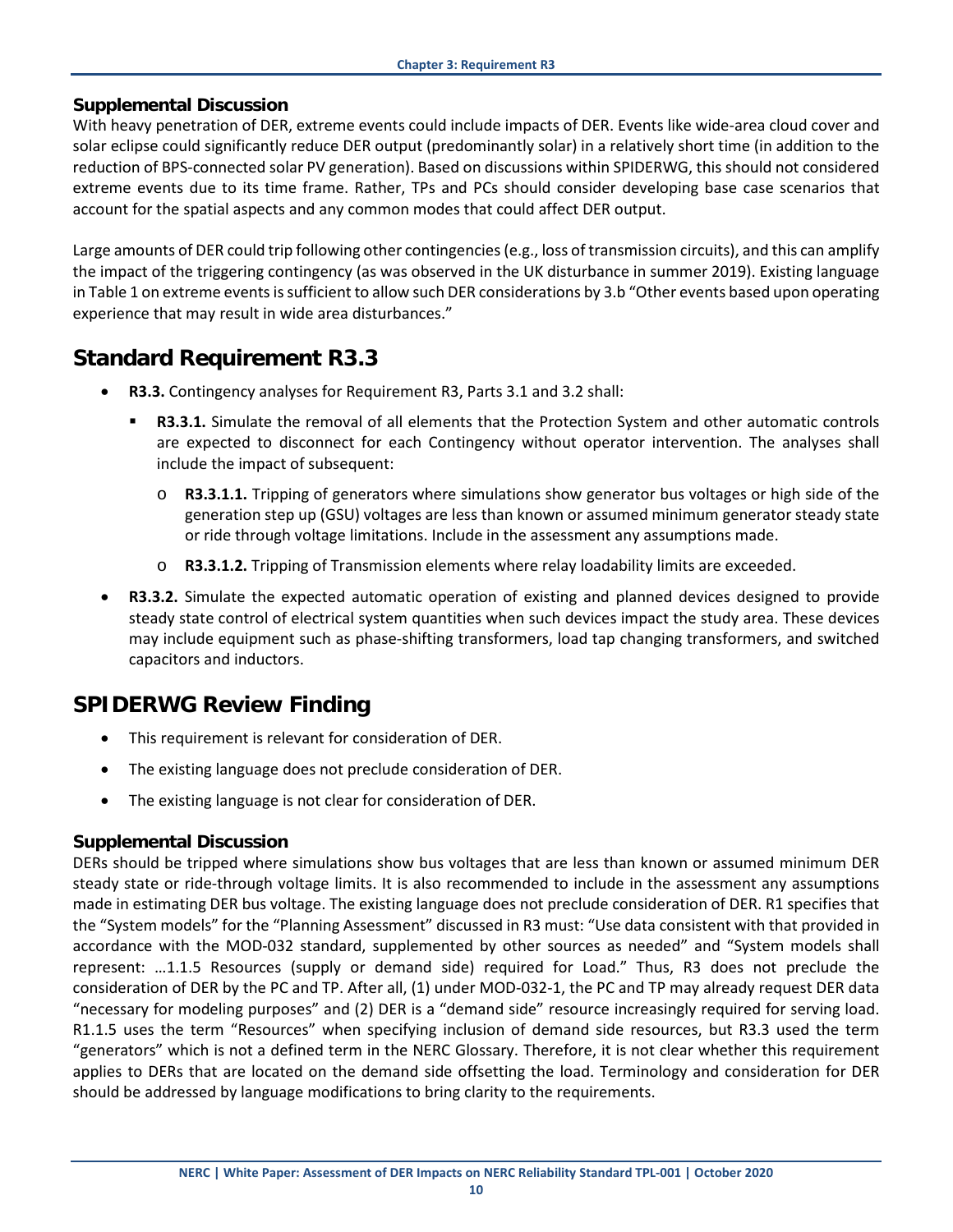- <span id="page-19-0"></span>R3.4. Those planning events in Table 1, that are expected to produce more severe System impacts on its portion of the BES, shall be identified and a list of those Contingencies to be evaluated for System performance in Requirement R3, Part 3.1 created. The rationale for those Contingencies selected for evaluation shall be available as supporting information.
	- **R3.4.1.** The Planning Coordinator and Transmission Planner shall coordinate with adjacent Planning Coordinators and Transmission Planners to ensure that Contingencies on adjacent Systems, which may impact their Systems, are included in the Contingency list.

## <span id="page-19-1"></span>**Review Finding**

- This requirement is relevant for consideration of DER.
- The existing language does not preclude consideration of DER.
- The existing language is not clear for consideration of DER.

#### <span id="page-19-2"></span>**Supplemental Discussion**

Same comments as R3.1.

### <span id="page-19-3"></span>**Standard Requirement R3.5**

• **R3.5.** Those extreme events in Table 1 that are expected to produce more severe System impacts shall be identified and a list created of those events to be evaluated in Requirement R3, Part 3.2. The rationale for those Contingencies selected for evaluation shall be available as supporting information.

### <span id="page-19-4"></span>**SPIDERWG Review Finding**

- This requirement is relevant for consideration of DER.
- The existing language does not preclude consideration of DER.
- The existing language is clear for consideration of DER.

#### <span id="page-19-5"></span>**Supplemental Discussion**

Same comments as R3.2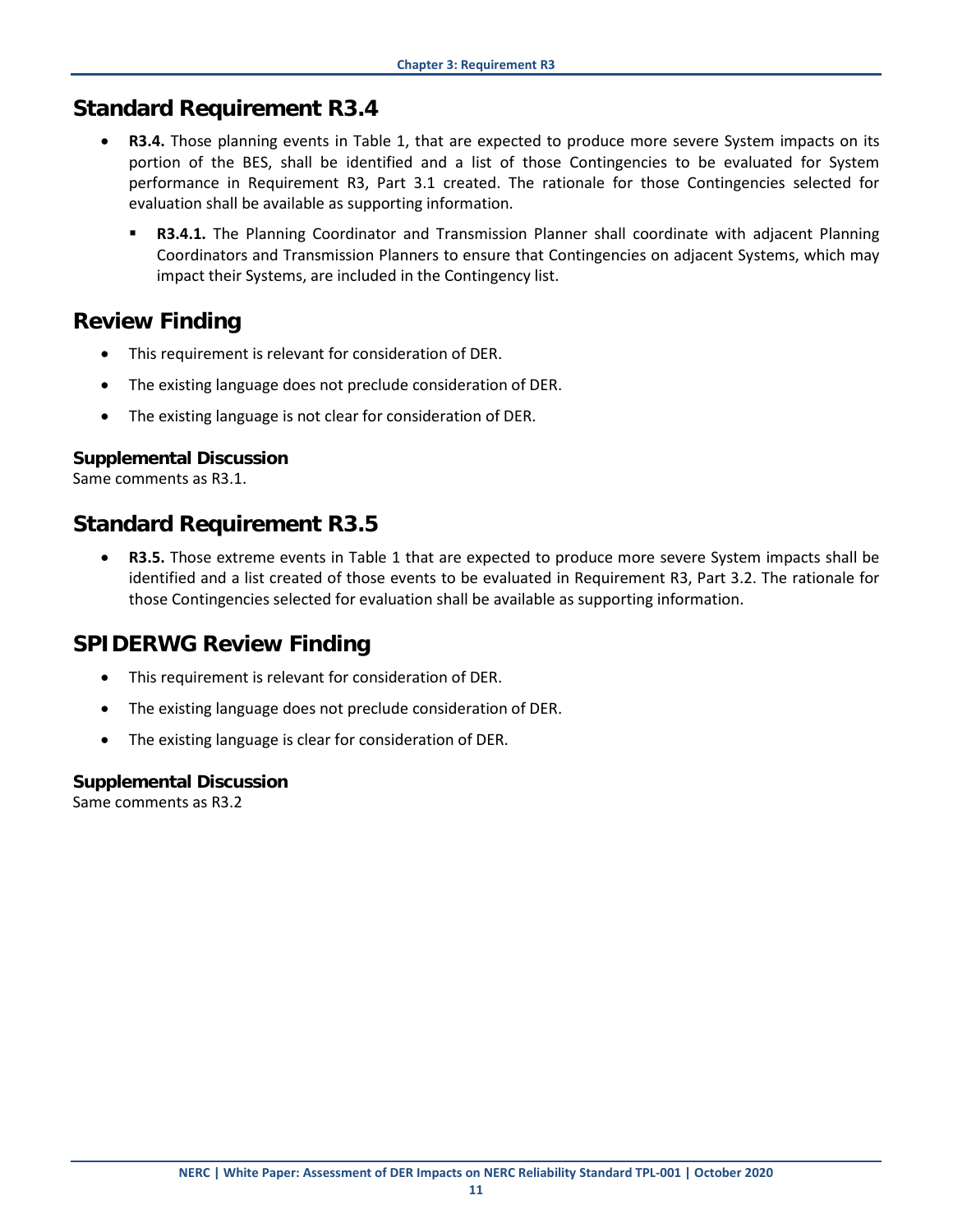<span id="page-20-1"></span><span id="page-20-0"></span>• **R4.** For the Stability portion of the Planning Assessment, as described in Requirement R2, Parts 2.4 and 2.5, each Transmission Planner and Planning Coordinator shall perform the Contingency analyses listed in Table 1. The studies shall be based on computer simulation models using data provided in Requirement R1.

## <span id="page-20-2"></span>**Standard Requirement R4.1**

- **R4.1.** Studies shall be performed for planning events to determine whether the BES meets the performance requirements in Table 1 based on the Contingency list created in Requirement R4, Part 4.4.
	- **R4.1.1.** For planning event P1: No generating unit shall pull out of synchronism. A generator being disconnected from the System by fault clearing action or by a Special Protection System is not considered pulling out of synchronism.
	- **R4.1.2.** For planning events P2 through P7: When a generator pulls out of synchronism in the simulations, the resulting apparent impedance swings shall not result in the tripping of any Transmission system elements other than the generating unit and its directly connected Facilities.
	- **R4.1.3.** For planning events P1 through P7: Power oscillations shall exhibit acceptable damping as established by the Planning Coordinator and Transmission Planning Engineer.

### <span id="page-20-3"></span>**SPIDERWG Review Finding**

- This requirement is relevant for consideration of DER.
- The existing language does not preclude consideration of DER.
- The existing language is not clear for consideration of DER.

#### <span id="page-20-4"></span>**Supplemental Discussion**

In Requirements R4.1.1 and R4.1.2, performance criteria "pulls out of synchronism" is specific to synchronous generators and is not addressing performance requirement for asynchronous generators including DER. The language should be clarified to address performance requirements for both synchronous and non-synchronous generators.

## <span id="page-20-5"></span>**Standard Requirement R4.2**

• **R4.2.** Studies shall be performed to assess the impact of the extreme events, which are identified by the list created in Requirement R4, Part 4.5. If the analysis concludes there is Cascading caused by the occurrence of extreme events, an evaluation of possible actions designed to reduce the likelihood or mitigate the consequences of the event (s) shall be conducted.

### <span id="page-20-6"></span>**SPIDERWG Review Finding**

- This requirement is relevant for consideration of DER.
- The existing language does not preclude consideration of DER.
- The existing language is clear for consideration of DER.

#### <span id="page-20-7"></span>**Supplemental Discussion**

Same comments as 3.2 Dynamic contingencies should include DER tripping for voltage/frequency.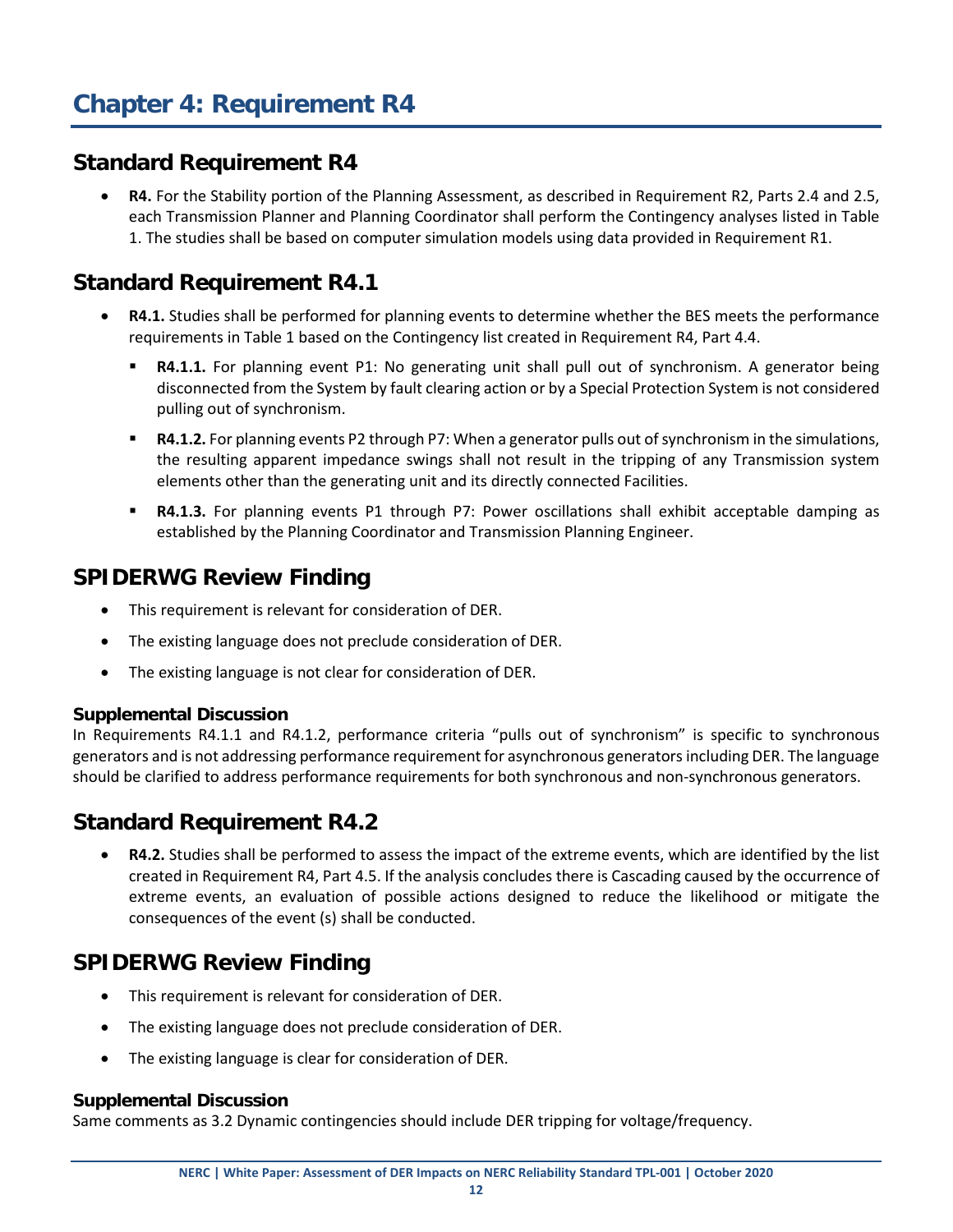- <span id="page-21-0"></span>• **R4.3.** Contingency analyses for Requirement R4, Parts 4.1 and 4.2 shall:
	- **R4.3.1.** Simulate the removal of all elements that the Protection System and other automatic controls are expected to disconnect for each Contingency without operator intervention. The analyses shall include the impact of subsequent:
		- o **R4.3.1.1.** Successful high speed (less than one second) reclosing and unsuccessful high-speed reclosing into a Fault where high speed reclosing is utilized.
		- o **R4.3.1.2.** Tripping of generators where simulations show generator bus voltages or high side of the GSU voltages are less than known or assumed generator low voltage ride through capability. Include in the assessment any assumptions made. Contingency analysis should include aggregated DER loss as a contingency where applicable.
		- o **R4.3.1.3.** Tripping of Transmission lines and transformers where transient swings cause Protection System operation based on generic or actual relay models.
	- **R4.3.2.** Simulate the expected automatic operation of existing and planned devices designed to provide dynamic control of electrical system quantities when such devices impact the study area. These devices may include equipment such as generation exciter control and power system stabilizers, static var compensators, power flow controllers, and DC Transmission controllers.

## <span id="page-21-1"></span>**SPIDERWG Review Finding**

- This requirement is relevant for consideration of DER.
- The existing language does not preclude consideration of DER.
- The existing language is not clear for consideration of DER.

#### <span id="page-21-2"></span>**Supplemental Discussion**

DERs should be tripped where simulations show load bus voltages that are less than known or assumed minimum DER ride-through voltage limits. It is also recommended to include in the assessment any assumptions made in estimating DER bus voltage. The existing language does not preclude consideration of DER. R1 specifies that the "System models" for the "Planning Assessment" discussed in R4 must: "Use data consistent with that provided in accordance with the MOD-032 standard, supplemented by other sources as needed" and "System models shall represent: …1.1.5 Resources (supply or demand side) required for Load." Thus, R4 does not preclude the consideration of DER by the PC and TP. After all, (1) under MOD-032-1, the PC and TP may already request DER data "necessary for modeling purposes" and (2) DER is a "demand side" resource increasingly required for serving load. R1.1.5 uses the term "Resources" when specifying inclusion of demand side resources, but R4.3 used the term "generators" which is not a defined term in the NERC Glossary. Therefore, it is not clear whether it includes DERs. Terminology and consideration for DER should be addressed by language modifications to bring clarity to the requirements. Requirement R4.3.2 should include DER's dynamic controls, if any, such as DER tripping, dynamic reactive support, active power-frequency control, etc.

### <span id="page-21-3"></span>**Standard Requirement R4.4**

• **R4.4.** Those planning events in Table 1 that are expected to produce more severe System impacts on its portion of the BES, shall be identified, and a list created of those Contingencies to be evaluated in Requirement R4, Part 4.1. The rationale for those Contingencies selected for evaluation shall be available as supporting information.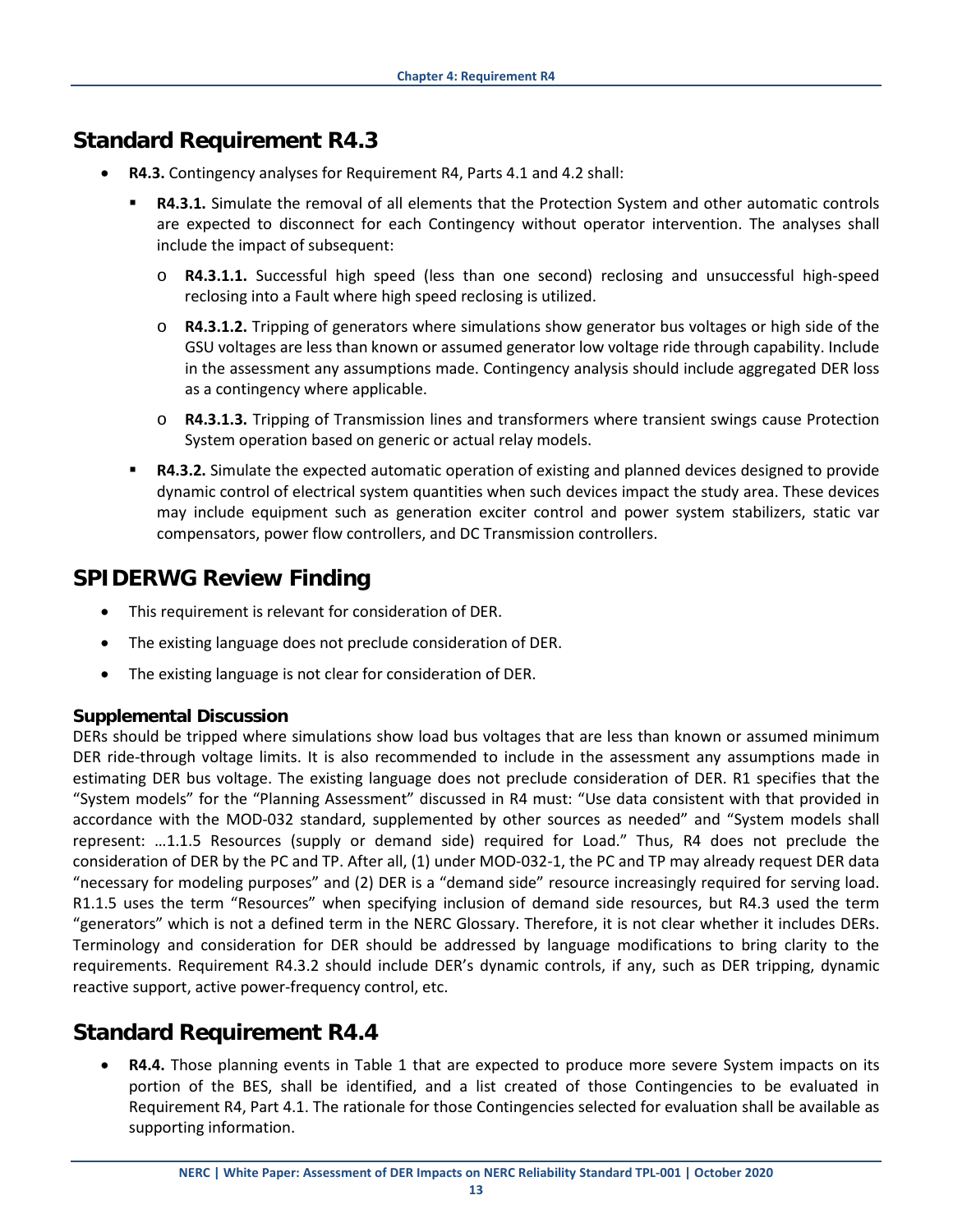**R4.4.1.** Each Planning Coordinator and Transmission Planner shall coordinate with adjacent Planning Coordinators and Transmission Planners to ensure that Contingencies on adjacent Systems, which may impact their Systems, are included in the Contingency list.

#### <span id="page-22-0"></span>**SPIDERWG Review Finding**

- This requirement is relevant for consideration of DER.
- The existing language does not preclude consideration of DER.
- The existing language is clear for consideration of DER.

#### <span id="page-22-1"></span>**Supplemental Discussion**

Same comments as R3.1.

#### <span id="page-22-2"></span>**Standard Requirement R4.5**

• **R4.5**. Those extreme events in Table 1 that are expected to produce more severe System impacts shall be identified and a list created of those events to be evaluated in Requirement R4, Part 4.2. The rationale for those Contingencies selected for evaluation shall be available as supporting information.

#### <span id="page-22-3"></span>**SPIDERWG Review Finding**

- This requirement is relevant for consideration of DER.
- The existing language does not preclude consideration of DER.
- The existing language is clear for consideration of DER.

#### <span id="page-22-4"></span>**Supplemental Discussion**

Same comments as R4.2.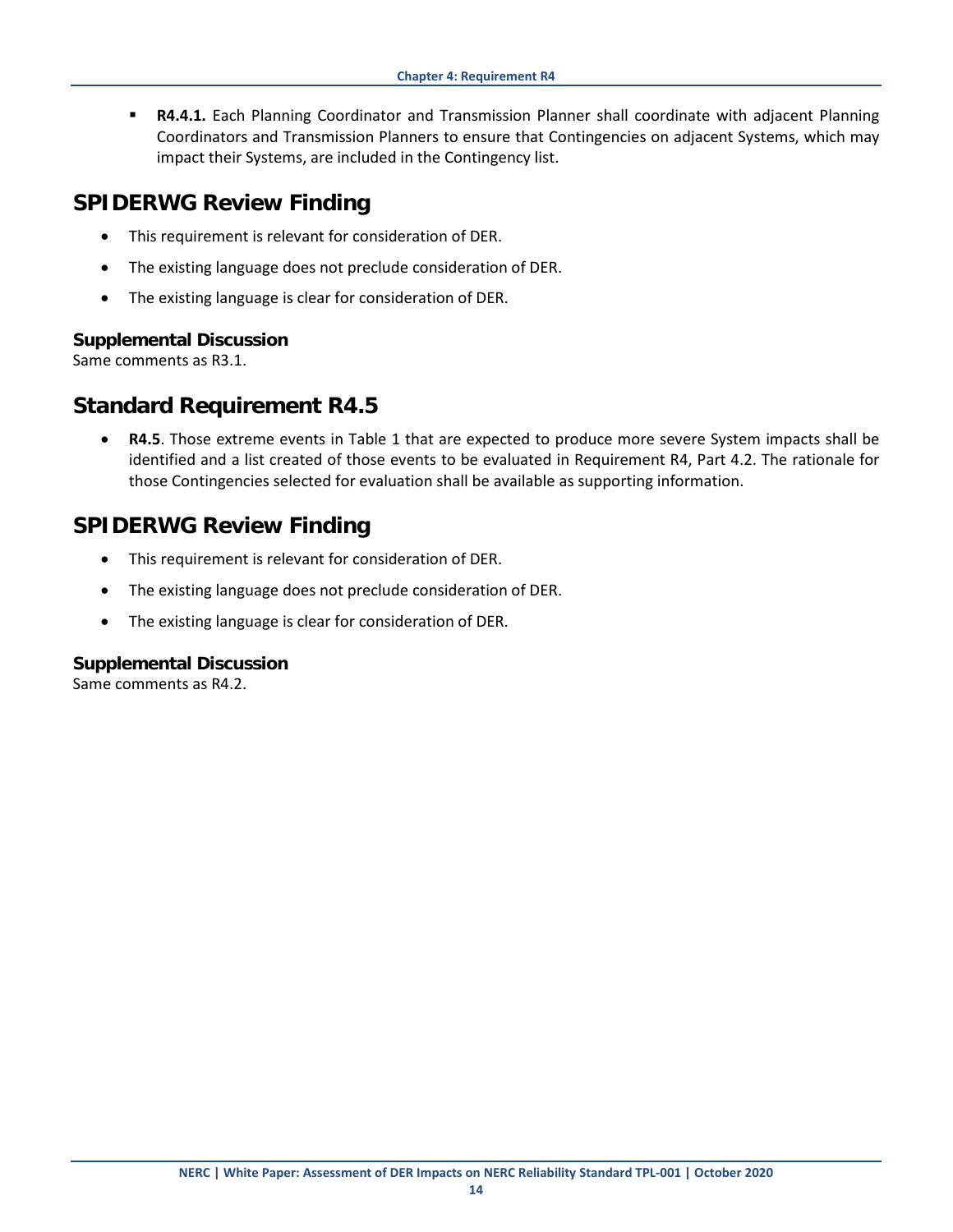<span id="page-23-1"></span><span id="page-23-0"></span>• **R5.** Each Transmission Planning Engineer and Planning Coordinator shall have criteria for acceptable System steady state voltage limits, post-Contingency voltage deviations, and the transient voltage response for its System. For transient voltage response, the criteria shall at a minimum, specify a low voltage level and a maximum length of time that transient voltages may remain below that level.

## <span id="page-23-2"></span>**Standard Requirement R6**

• **R6.** Each Transmission Planning Engineer and Planning Coordinator shall define and document, within their Planning Assessment, the criteria or methodology used in the analysis to identify System instability for conditions such as Cascading, voltage instability, or uncontrolled islanding.

### <span id="page-23-3"></span>**Standard Requirement R7**

• **R7.** Each Planning Coordinator, in conjunction with each of its Transmission Planning Engineers, shall determine and identify each entity's individual and joint responsibilities for performing the required studies for the Planning Assessment.

## <span id="page-23-4"></span>**Standard Requirement R8**

- **R8.** Each Planning Coordinator and Transmission Planning Engineer shall distribute its Planning Assessment results to adjacent Planning Coordinators and adjacent Transmission Planning Engineers within 90 calendar days of completing its Planning Assessment, and to any functional entity that has a reliability related need and submits a written request for the information within 30 days of such a request.
	- **R8.1.** If a recipient of the Planning Assessment results provides documented comments on the results, the respective Planning Coordinator or Transmission Planning Engineer shall provide a documented response to that recipient within 90 calendar days of receipt of those comments.

## <span id="page-23-5"></span>**SPIDERWG Review Finding**

• Requirements R5–R8 are not relevant for consideration of DER.